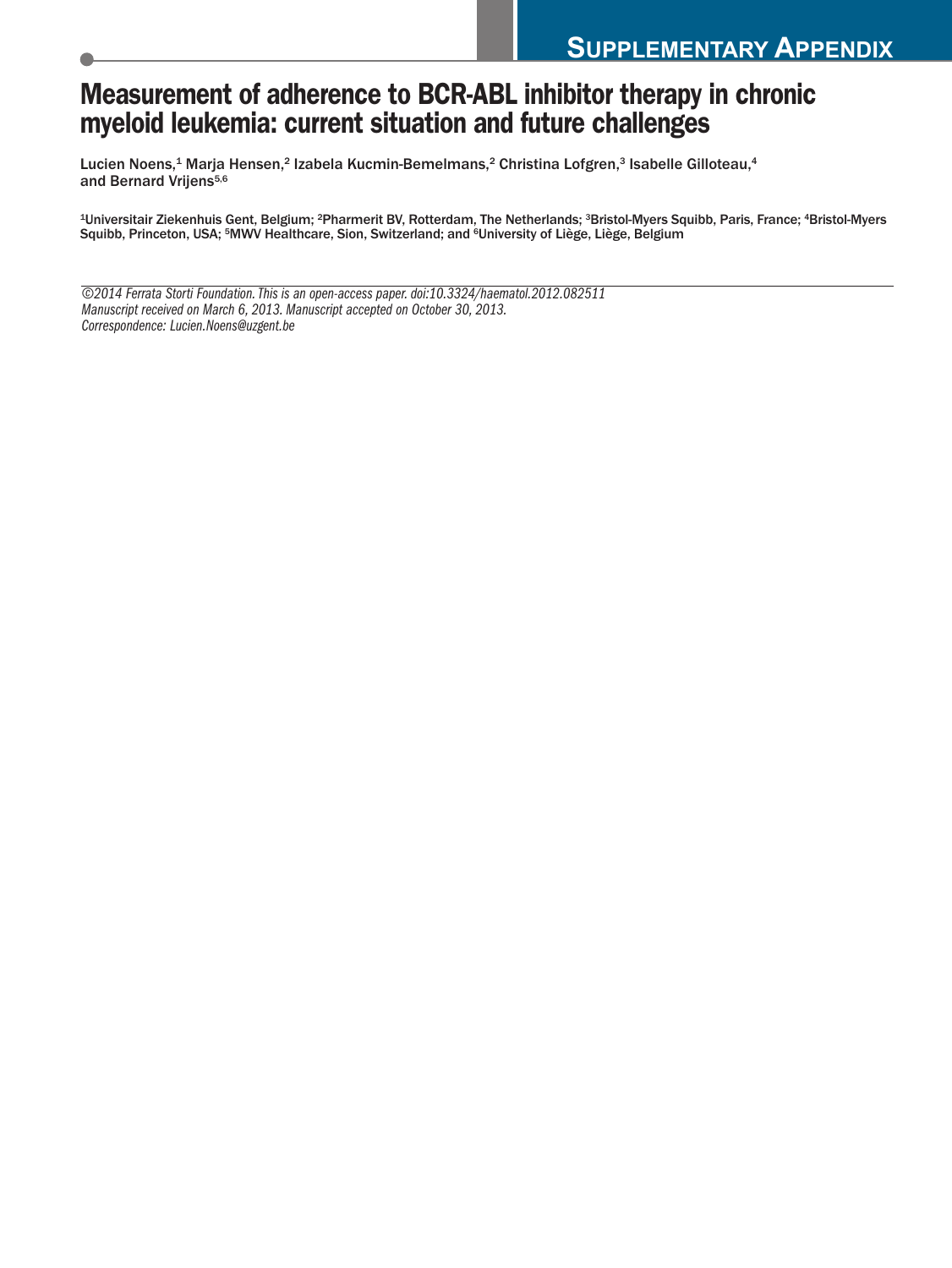| <b>Topic</b> |    | <b>PubMed search and</b>       |    | <b>EMBASE</b> search |    | <b>Conference abstracts</b> |  |
|--------------|----|--------------------------------|----|----------------------|----|-----------------------------|--|
|              |    | <b>Cochrane Library search</b> |    |                      |    |                             |  |
| <b>CML</b>   | #1 | "Leukemia,                     | #1 | 'chronic myeloid     | #1 | <b>Chronic Myeloid</b>      |  |
|              |    | Myelogenous,                   |    | leukemia'/exp        |    | Leukemia                    |  |
|              |    | Chronic, BCR-ABL               |    |                      |    |                             |  |
|              |    | Positive"[Mesh]                |    |                      |    |                             |  |
|              | #2 | chronic myeloid                | #2 | chronic myeloid      | #2 | <b>Chronic Myelogenous</b>  |  |
|              |    | leukemia                       |    | leukemia             |    | Leukemia                    |  |
|              | #3 | chronic myelogenous            | #3 | chronic              | #3 | <b>CML</b>                  |  |
|              |    | leukemia                       |    | myelogenous          |    |                             |  |
|              |    |                                |    | leukemia             |    |                             |  |
|              | #4 | <b>CML</b>                     | #4 | <b>CML</b>           | #4 | #1 OR #2 OR #3              |  |
|              | #5 | #1 OR #2 OR #3 OR              | #5 | #1 OR #2 OR #3       |    |                             |  |
|              |    | #4                             |    | OR #4                |    |                             |  |
|              |    |                                |    |                      |    |                             |  |
| Adherence/   | #6 | "Medication                    | #6 | 'patient             | #5 | Adherence                   |  |
| compliance   |    | Adherence"[Mesh]               |    | compliance'/exp      |    |                             |  |
|              | #7 | "Patient                       | #7 | 'treatment           | #6 | Compliance                  |  |
|              |    | Compliance"[Mesh]              |    | refusal'/exp         |    |                             |  |
|              | #8 | "Treatment                     | #8 | adherence            | #7 | "Treatment refusal"         |  |
|              |    | refusal"[Mesh]                 |    |                      |    |                             |  |
|              | #9 | adherence                      | #9 | compliance           |    | "medication                 |  |
|              |    |                                |    |                      |    | possession ratio"           |  |

## **Online Supplementary Table S1. Search terms used for the literature databases.**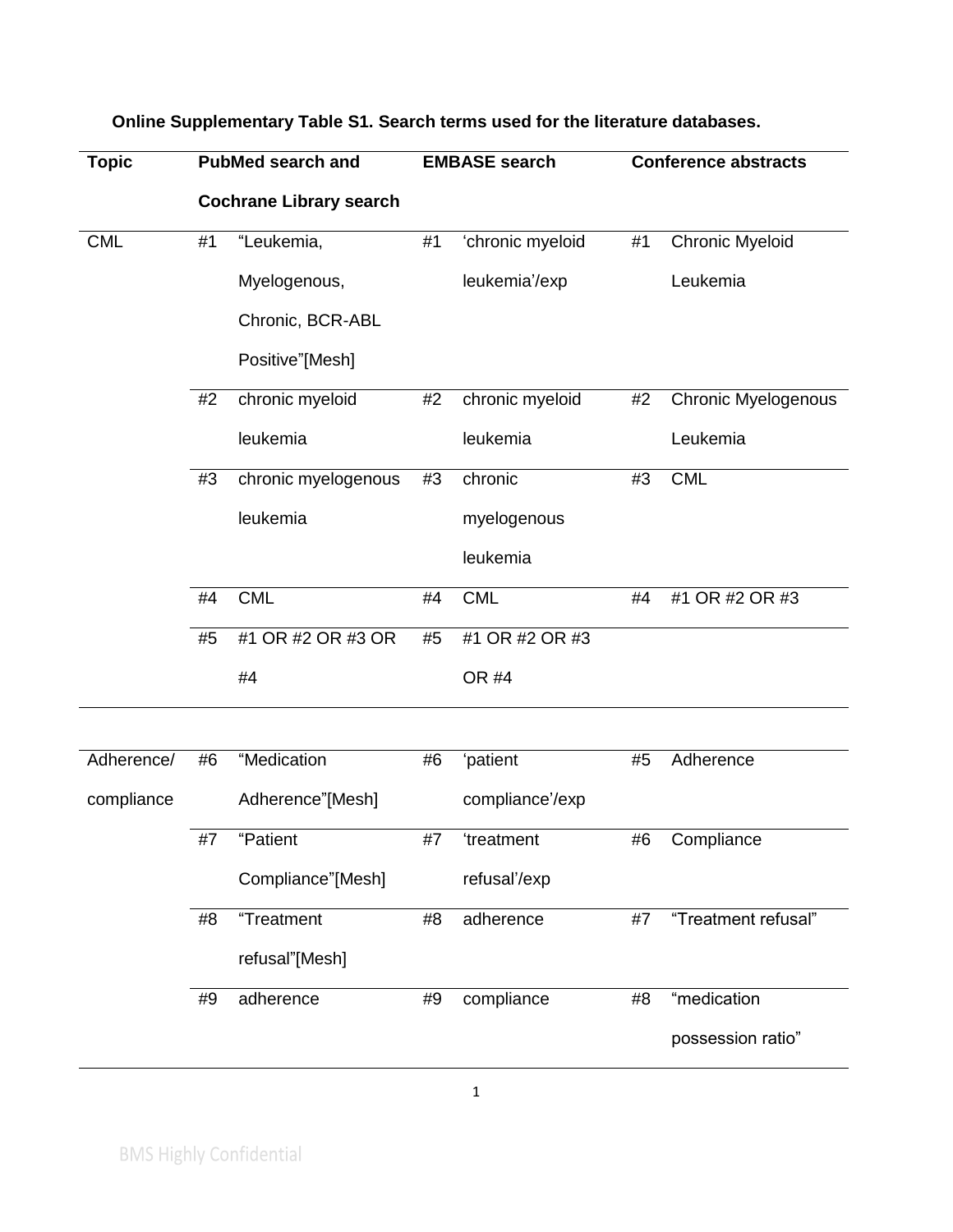| #1             | compliance          | #1             | "treatment refusal" | #9          | concordance       |
|----------------|---------------------|----------------|---------------------|-------------|-------------------|
| $\mathbf 0$    |                     | $\mathbf 0$    |                     |             |                   |
| #1             | "treatment refusal" | #1             | "medication         | #1          | "intentional      |
| 1              |                     | 1              | possession ratio"   | 0           | discontinuation"  |
| #1             | "medication         | #1             | concordance         | #1          | #5 OR #6 OR #7 OR |
| $\overline{2}$ | possession ratio"   | $\overline{2}$ |                     | $\mathbf 1$ | #8 OR #9 OR #10   |
| #1             | concordance         | #1             | "intentional        |             |                   |
| 3              |                     | 3              | discontinuation"    |             |                   |
| #1             | "intentional        | #1             | #6 OR #7 OR #8      |             |                   |
| 4              | discontinuation"    | $\overline{4}$ | OR #9 OR #10 OR     |             |                   |
|                |                     |                | #11 OR #12 OR       |             |                   |
|                |                     |                | #13                 |             |                   |
| #1             | #6 OR #7 OR #8 OR   |                |                     |             |                   |
| 5              | #9 OR #10 OR #11    |                |                     |             |                   |
|                | OR #12 OR #13 OR    |                |                     |             |                   |

|  |  | UR #12 UR #1 |  |
|--|--|--------------|--|
|  |  |              |  |
|  |  |              |  |

#14

| "protein kinase |
|-----------------|
|                 |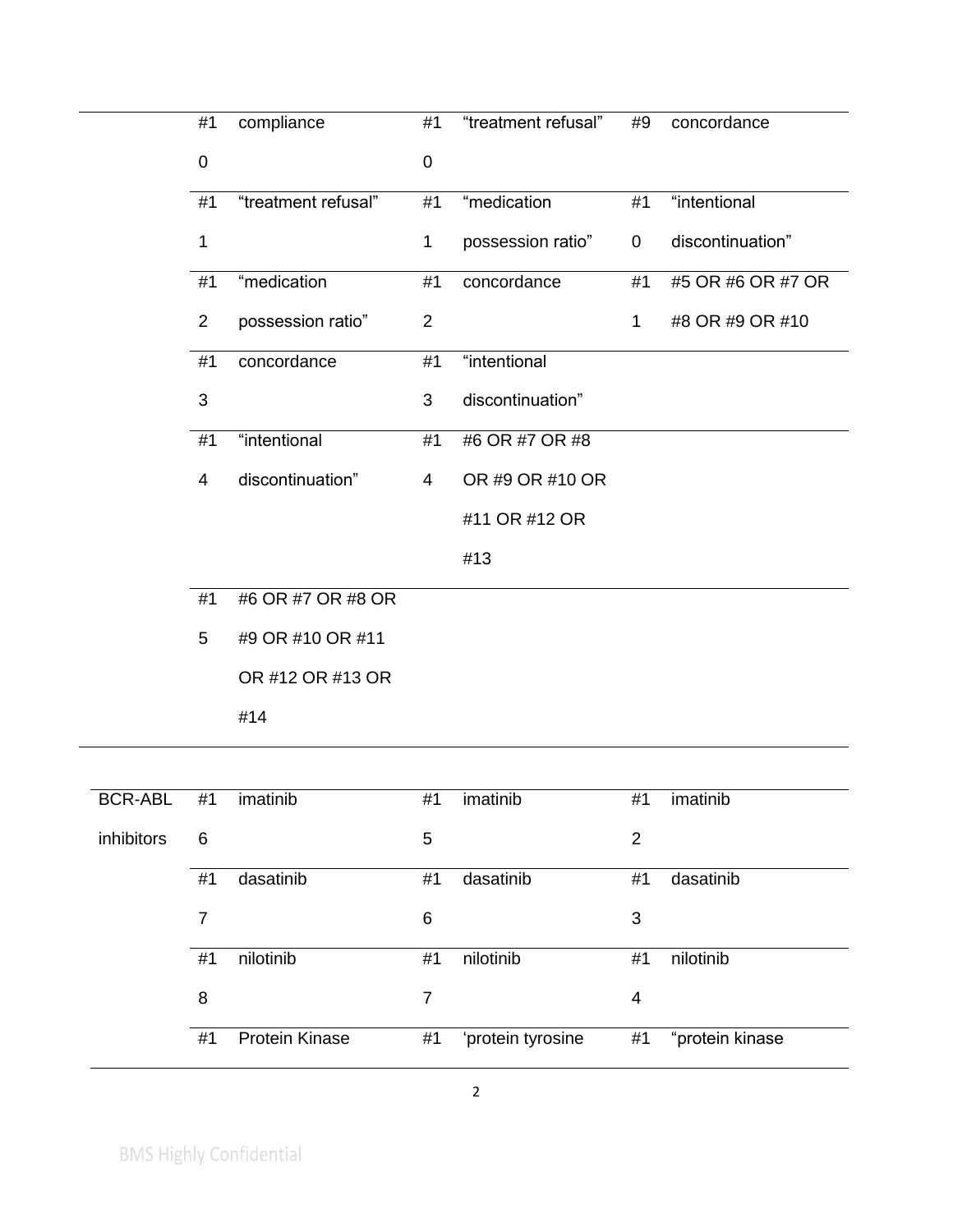|          | 9                     | Inhibitors[Mesh]    | 8              | kinase inhibitor'/exp | $5\phantom{.0}$ | inhibitor"          |
|----------|-----------------------|---------------------|----------------|-----------------------|-----------------|---------------------|
|          | #2                    | "tyrosine kinase    | #1             | 'protein kinase       | #1              | "tyrosine kinase    |
|          | 0                     | inhibitor"          | 9              | inhibitor'/exp        | 6               | inhibitor"          |
|          | #2                    | "bcr-abl inhibitor" | #2             | "tyrosine kinase      |                 | "bcr-abl inhibitor" |
|          | 1                     |                     | 0              | inhibitor"            | $\overline{7}$  |                     |
|          | #2                    | "protein-tyrosine   | #2             | "bcr-abl inhibitor"   | #1              | "protein-tyrosine   |
|          | $\overline{2}$        | kinase inhibitor"   | 1              |                       | 8               | kinase inhibitor"   |
|          | #2                    | #16 OR #17 OR #18   | #2             | "protein-tyrosine     | #1              | #12 OR #13 OR #14   |
|          | 3<br>OR #19 OR #20 OR |                     | $\overline{2}$ | kinase inhibitor"     | 9               | OR #15 OR #16 OR    |
|          |                       | #21 OR #22          |                |                       |                 | #17 OR #18          |
|          |                       |                     | #2             | #15 OR #16 OR         |                 |                     |
|          |                       |                     | 3              | #17 OR #18 OR         |                 |                     |
|          |                       |                     |                | #19 OR #20 OR         |                 |                     |
|          |                       |                     |                | #21 OR #22            |                 |                     |
| Combined | #2                    | #5 AND #15 AND #23  | #2             | #5 AND #14 AND        | #2              | (#1 OR #2 OR #3)    |
| search   | 4                     |                     | 4              | #23                   | 0               | AND (#5 OR #6 OR    |
|          |                       |                     |                |                       |                 | #7 OR #8 OR #9 OR   |
|          |                       |                     |                |                       |                 | #10) AND (#12 OR    |
|          |                       |                     |                |                       |                 | #13 OR #14 OR #15   |
|          |                       |                     |                |                       |                 | OR #16 OR #17 OR    |
|          |                       |                     |                |                       |                 | #18)                |

*CML: chronic myeloid leukemia; exp: explosion search.*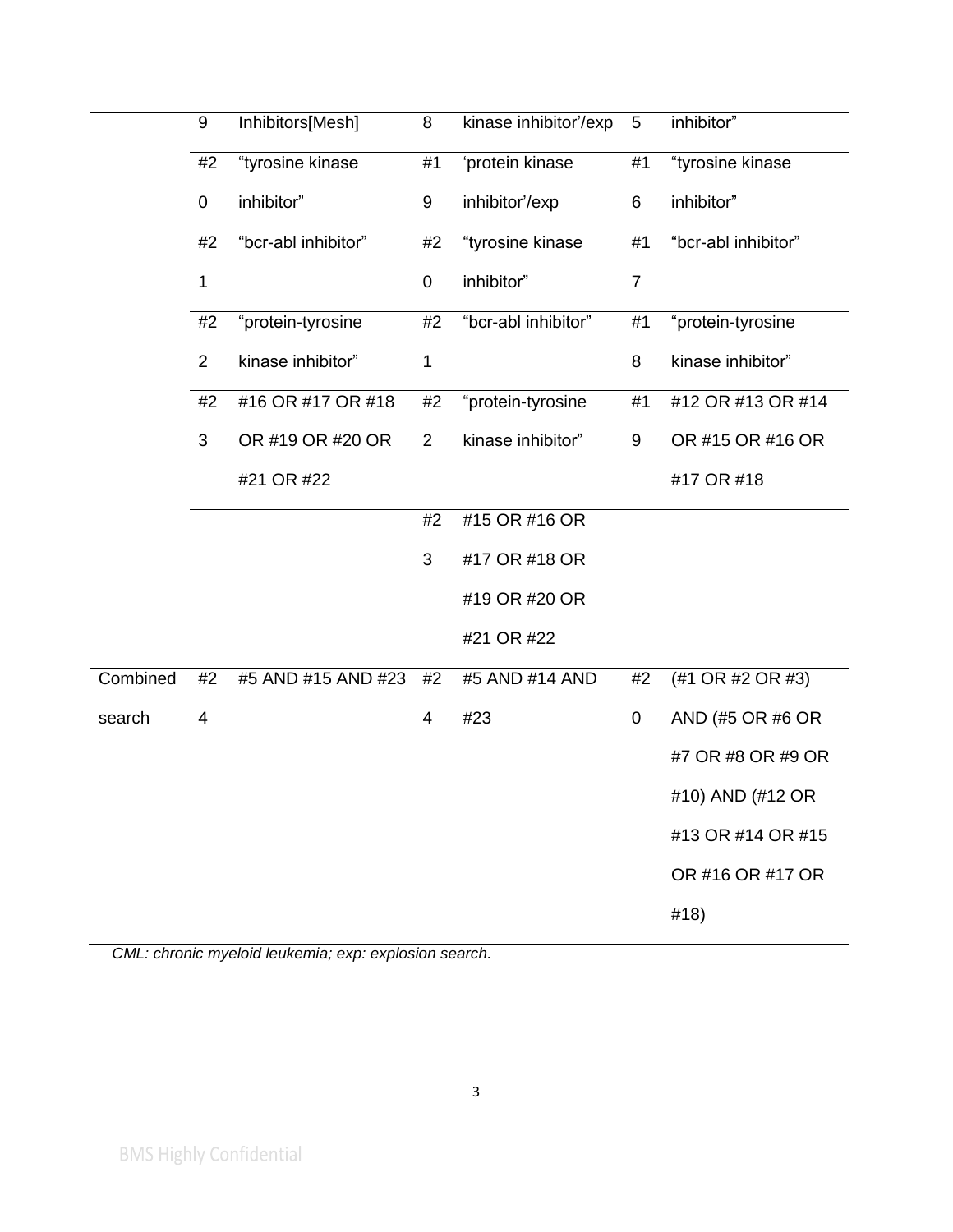**Online Supplementary Table S2. Data parameters extracted.**

| <b>Study details</b>    | <b>Baseline patient</b>                 | Adherence/compliance      | <b>Endpoints reported</b>                   | <b>Conclusions</b> |  |
|-------------------------|-----------------------------------------|---------------------------|---------------------------------------------|--------------------|--|
|                         | characteristics                         |                           |                                             |                    |  |
| First author            | Inclusion criteria                      | Definitions of adherence  | Effect of (non)adherence on: Conclusions of |                    |  |
| Journal, year of        | <b>Exclusion criteria</b>               | and non-adherence and     | <b>Clinical outcomes:</b>                   | the study          |  |
| publication             | Demographics: age, sex,                 | compliance                | Overall survival                            |                    |  |
| Country                 | race/ethnicity                          | Tools used to measure     | Progression-free                            |                    |  |
| Study design            | <b>Clinical characteristics:</b>        | adherence                 | survival/event-free                         |                    |  |
| Study population        | Disease (expected to be<br>$\bullet$    | Predictors of             | survival                                    |                    |  |
| (including outpatient   | CML only)                               | (non)adherence            | Hematologic                                 |                    |  |
| versus inpatient)       | BCR-ABL positive or<br>$\bullet$        | Adherence outcome         | response                                    |                    |  |
| Number of patients      | negative                                | measured in the study     | Cytogenetic                                 |                    |  |
| included in study       | Resistant or intolerant to<br>$\bullet$ | Measures or interventions | response                                    |                    |  |
| Source of data used in  | imatinib                                | that can be taken to      | Molecular response<br>$\bullet$             |                    |  |
| the study               | CML risk score if<br>$\bullet$          | improve adherence (if     | Safety outcomes<br>$\overline{\phantom{a}}$ |                    |  |
| Date/time period of the | available                               | reported)                 | Quality of life:                            |                    |  |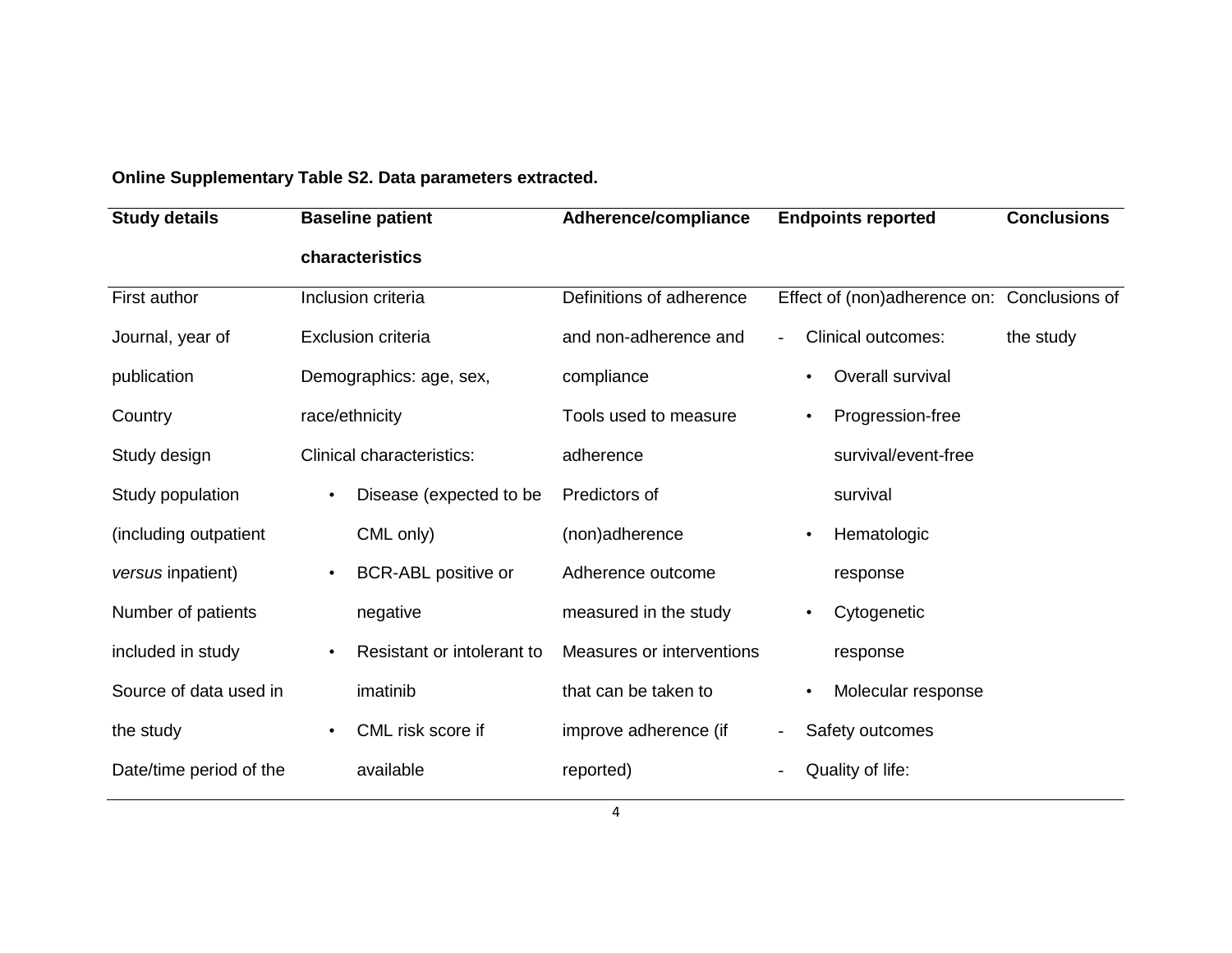| data collection          | CML state (i.e. chronic<br>$\bullet$        | Quality of life<br>$\bullet$      |
|--------------------------|---------------------------------------------|-----------------------------------|
| Study duration           | phase, accelerated, blast                   | Other patient<br>$\bullet$        |
| Definition of the        | crisis)                                     | reported outcomes                 |
| outcomes measured in     | Date of CML diagnosis<br>$\bullet$          |                                   |
| the study                | Comorbidities (if any)<br>$\bullet$         |                                   |
| Strengths and            | <b>Concomitant medications</b><br>$\bullet$ |                                   |
| limitations of the study | (if any)                                    |                                   |
| Risk of bias             | <b>CML</b> treatment:                       |                                   |
|                          | Duration of CML<br>$\bullet$                | Resource utilization and          |
|                          | treatment                                   | costs:                            |
|                          | Treatment/ type of BCR-<br>$\bullet$        | Costs<br>$\bullet$                |
|                          | ABL inhibitor(s) used                       | Resource utilization<br>$\bullet$ |
|                          | (including line of                          | (e.g. inpatient                   |
|                          | treatment)                                  | admissions and                    |
|                          | <b>Treatment related</b><br>$\bullet$       | hospital days)                    |
|                          | adverse events                              |                                   |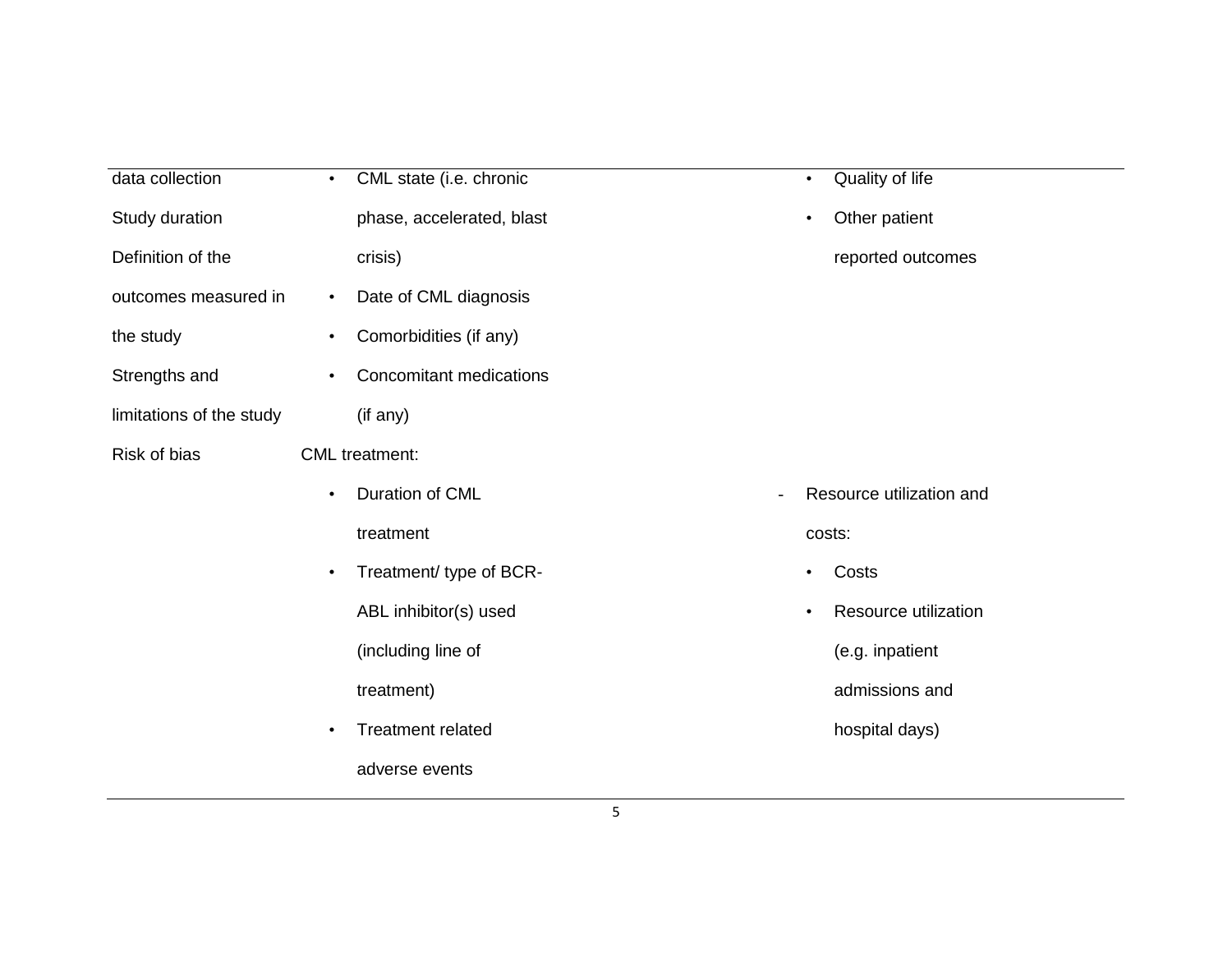• Past CML treatments (if

information is available)

• Doses of BCR-ABL

inhibitor(s)

*CML: chronic myeloid leukemia.*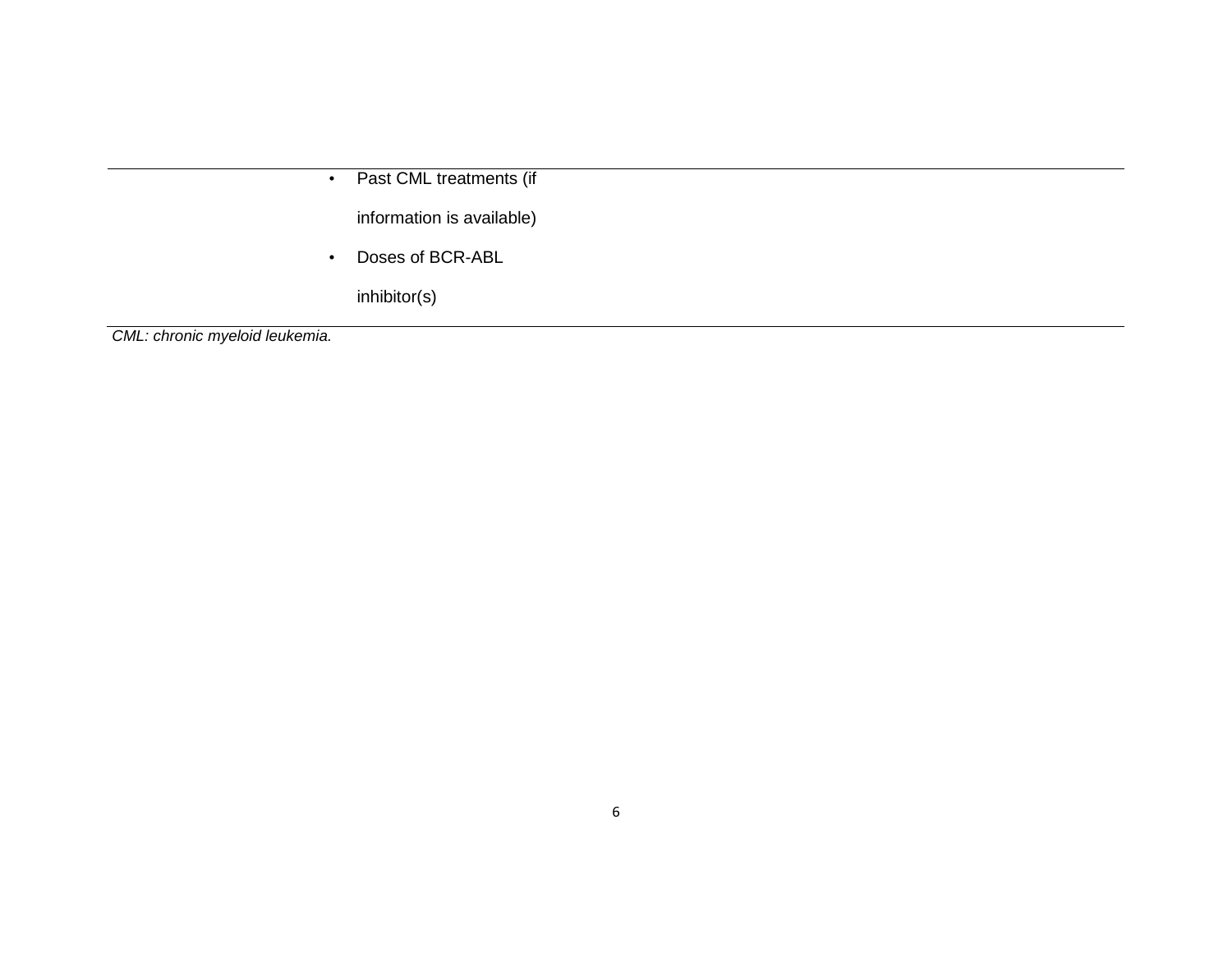**Online Supplementary Table S3. Studies and main characteristics.**

|             |               |                                |                    |                |                  |                        |                  | <b>Method of</b>  |
|-------------|---------------|--------------------------------|--------------------|----------------|------------------|------------------------|------------------|-------------------|
| #           | First author, | <b>Title</b>                   | <b>Publication</b> | <b>Country</b> | $\boldsymbol{n}$ | <b>Study</b>           | <b>Treatment</b> | adherence         |
|             | publication   |                                | type               |                |                  | design                 |                  | measurement or    |
|             | year          |                                |                    |                |                  |                        |                  | metrics used      |
| $\mathbf 1$ | Baccarani M,  | Imatinib and pegylated Article |                    | Italy          | 76               | Prospective            | Imatinib in      | Blood sampling/   |
|             | 2004.18       | human recombinant              |                    |                |                  | clinical               | combination      | Scheduled versus  |
|             |               | interferon-alpha2b in          |                    |                |                  |                        | with             | administered dose |
|             |               | early chronic-phase            |                    |                |                  |                        | pegylated        |                   |
|             |               | chronic myeloid                |                    |                |                  |                        | interferon       |                   |
|             |               | leukemia                       |                    |                |                  |                        |                  |                   |
| 2           | Breccia M,    | Imatinib treatment in          | Article            | Italy          | <b>NA</b>        | Literature             | Imatinib         | <b>NA</b>         |
|             | 2011.19       | chronic myelogenous            |                    |                |                  | review                 |                  |                   |
|             |               | leukemia: what have            |                    |                |                  |                        |                  |                   |
|             |               | we learned so far?             |                    |                |                  |                        |                  |                   |
| 3           | Darkow T,     | Treatment                      | Article            | <b>USA</b>     | 267              | Retrospective Imatinib |                  | Claims data/ MPR  |
|             | 2007.20       | interruptions and non-         |                    |                |                  | claims                 |                  |                   |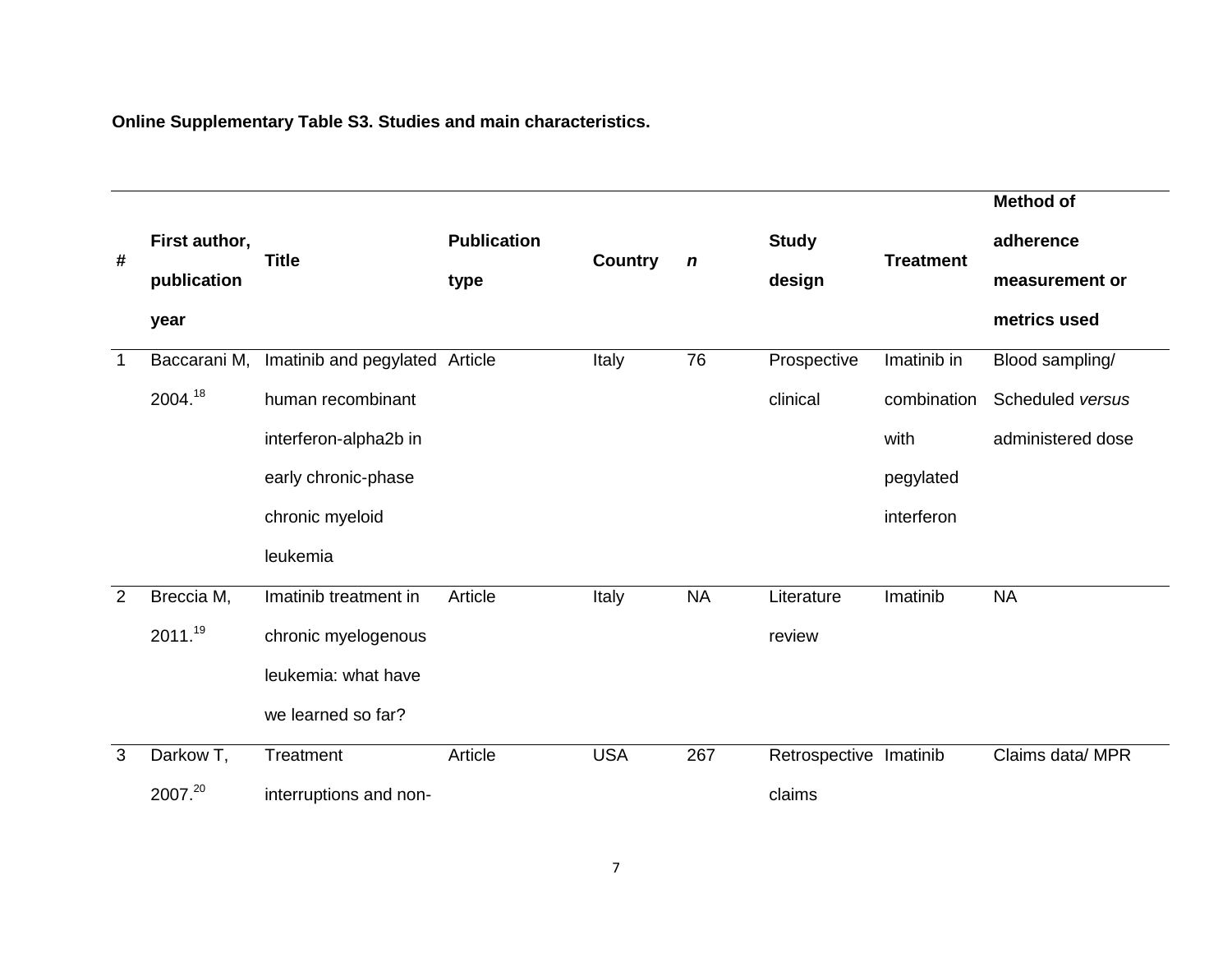|                |                     | adherence with         |         |           |     |                        |          |                         |
|----------------|---------------------|------------------------|---------|-----------|-----|------------------------|----------|-------------------------|
|                |                     | imatinib and           |         |           |     |                        |          |                         |
|                |                     | associated healthcare  |         |           |     |                        |          |                         |
|                |                     | costs: a retrospective |         |           |     |                        |          |                         |
|                |                     | analysis among         |         |           |     |                        |          |                         |
|                |                     | managed care           |         |           |     |                        |          |                         |
|                |                     | patients with chronic  |         |           |     |                        |          |                         |
|                |                     | myelogenous            |         |           |     |                        |          |                         |
|                |                     | leukaemia              |         |           |     |                        |          |                         |
| $\overline{4}$ | Eliasson L,         | Exploring chronic      | Article | <b>UK</b> | 21  | Cross-                 | Imatinib | Mixed method/           |
|                | 2011. <sup>21</sup> | myeloid leukemia       |         |           |     | sectional              |          | MEMS <sup>®</sup> and   |
|                |                     | patients' reasons for  |         |           |     | (patient               |          | questionnaire           |
|                |                     | not adhering to the    |         |           |     | survey)                |          |                         |
|                |                     | oral anticancer drug   |         |           |     |                        |          |                         |
|                |                     | imatinib as prescribed |         |           |     |                        |          |                         |
| $\overline{5}$ | Ganesan P,          | Nonadherence to        | Article | India     | 516 | Retrospective Imatinib |          | Pharmacy refill data/   |
|                | 2011.22             | imatinib adversely     |         |           |     | observational          |          | Patient visits for drug |
|                |                     | affects event free     |         |           |     |                        |          | refills                 |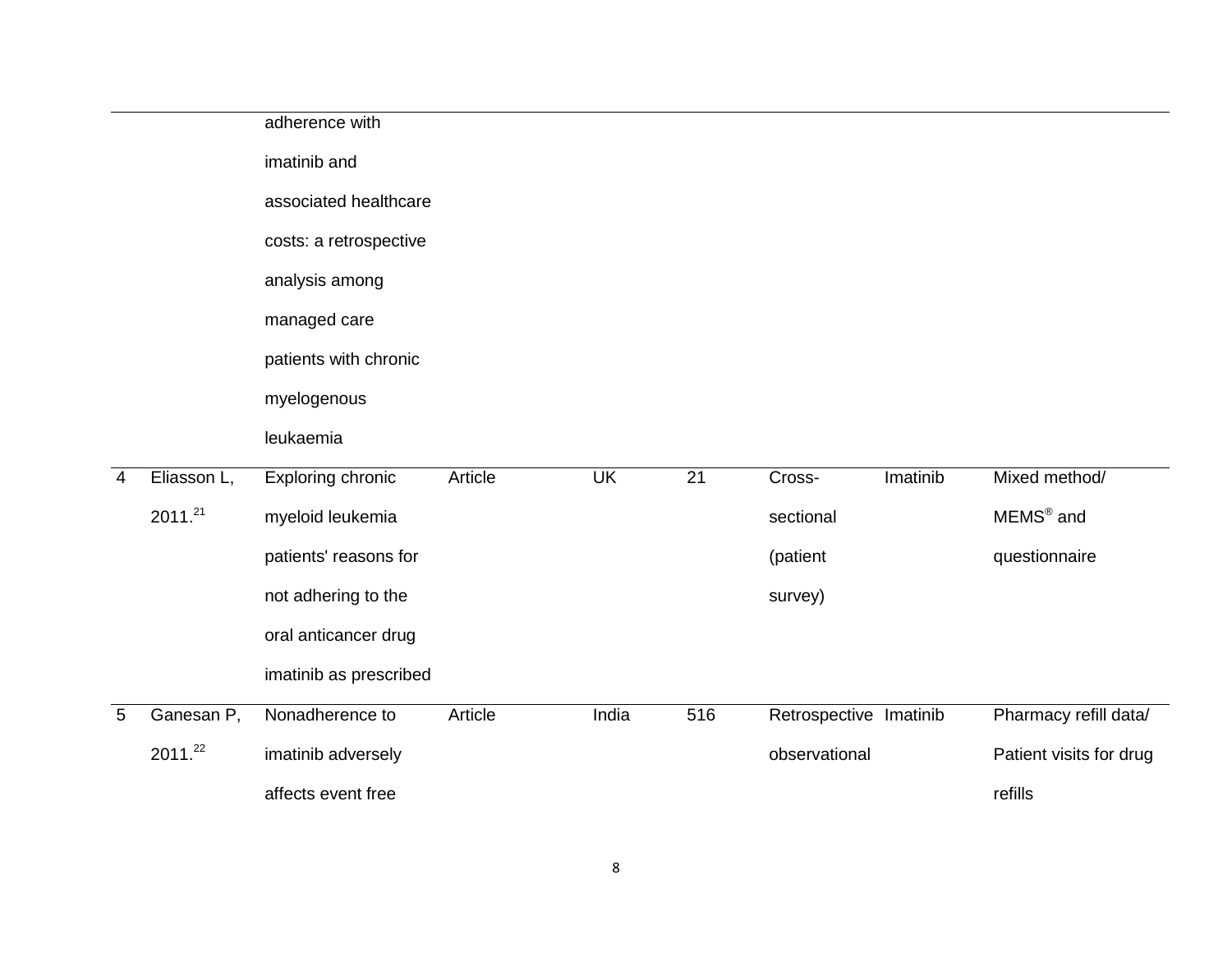|                |             | survival in chronic           |         |            |             |                                |          |                  |
|----------------|-------------|-------------------------------|---------|------------|-------------|--------------------------------|----------|------------------|
|                |             | phase chronic myeloid         |         |            |             |                                |          |                  |
|                |             | leukemia                      |         |            |             |                                |          |                  |
| $\,6\,$        | Halpern R,  | Costs and utilization         | Article | <b>USA</b> |             | 374 CML Retrospective Imatinib |          | Claims data/ MPR |
|                | 2009.23     | associated with               |         |            | and 91      | claims                         |          |                  |
|                |             | imatinib adherence in         |         |            | <b>GIST</b> |                                |          |                  |
|                |             | patients with chronic         |         |            |             |                                |          |                  |
|                |             | myeloid leukemia or           |         |            |             |                                |          |                  |
|                |             | gastrointestinal              |         |            |             |                                |          |                  |
|                |             | stromal tumors                |         |            |             |                                |          |                  |
| $\overline{7}$ | Ibrahim AR, | Poor adherence is the Article |         | <b>UK</b>  | 87          | Prospective                    | Imatinib | <b>MEMS®</b>     |
|                | 2011.24     | main reason for loss          |         |            |             | clinical                       |          |                  |
|                |             | of CCyR and imatinib          |         |            |             |                                |          |                  |
|                |             | failure for chronic           |         |            |             |                                |          |                  |
|                |             | myeloid leukemia              |         |            |             |                                |          |                  |
|                |             | patients on long-term         |         |            |             |                                |          |                  |
|                |             | therapy                       |         |            |             |                                |          |                  |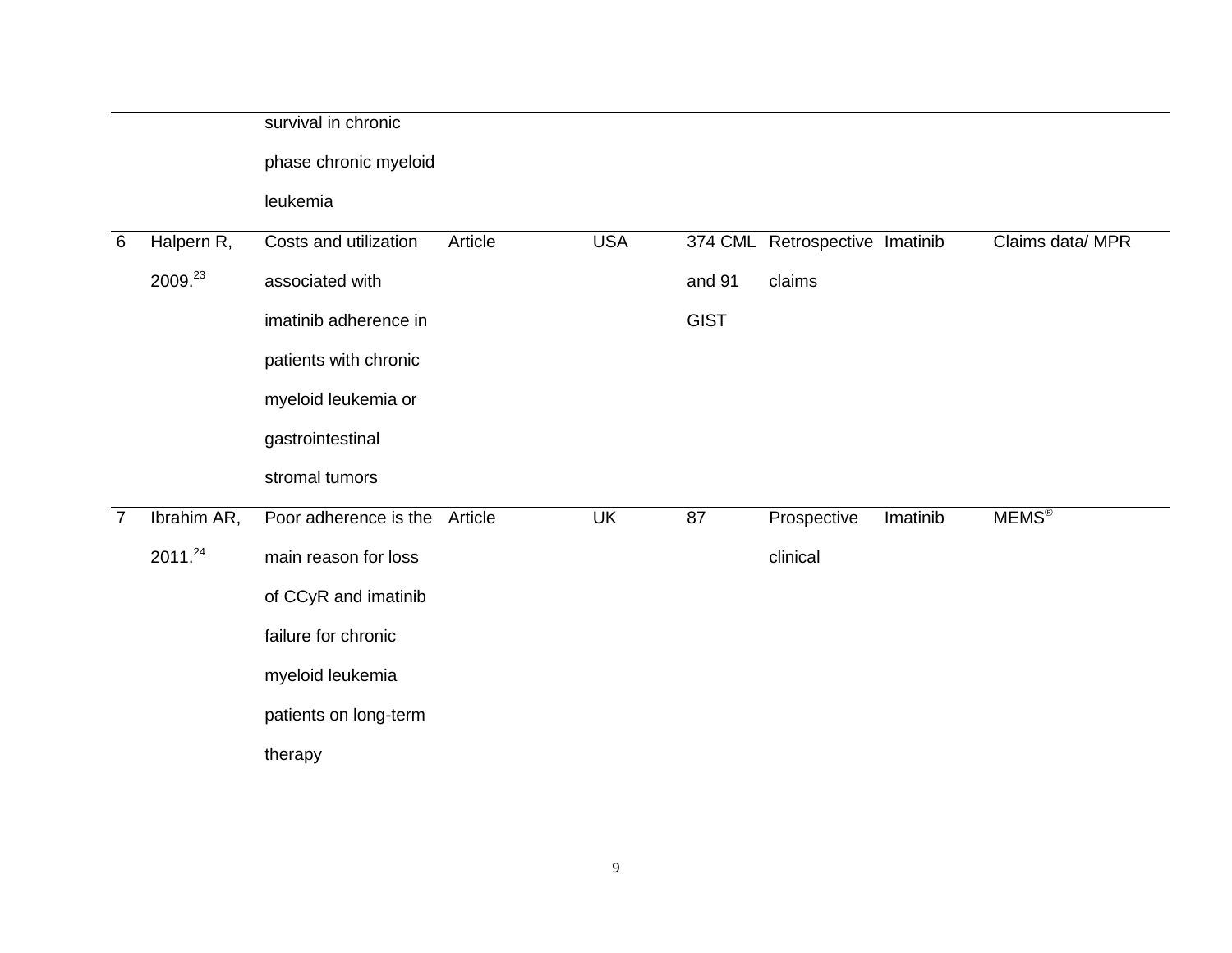| 8  | Jönsson S, | Good adherence to          | Article | Sweden    | 38              | Cross-                 | Imatinib | Questionnaire         |
|----|------------|----------------------------|---------|-----------|-----------------|------------------------|----------|-----------------------|
|    | 2012.25    | imatinib therapy           |         |           |                 | sectional              |          | /MMAS-Morisky score   |
|    |            | among patients with        |         |           |                 |                        |          |                       |
|    |            | chronic myeloid            |         |           |                 |                        |          |                       |
|    |            | leukemia a single          |         |           |                 |                        |          |                       |
|    |            | center observational       |         |           |                 |                        |          |                       |
|    |            | study                      |         |           |                 |                        |          |                       |
| 9  | Kiguchi T, | Compliance with            | Article | Japan     | 52              | Retrospective Imatinib |          | Pharmacy refill data/ |
|    | 2009.26    | taking imatinib            |         |           |                 | observational          |          | Dose prescribed       |
|    |            | mesylate in patients       |         |           |                 |                        |          | versus dose obtained  |
|    |            | with chronic myeloid       |         |           |                 |                        |          |                       |
|    |            | leukemia in the            |         |           |                 |                        |          |                       |
|    |            | chronic phase              |         |           |                 |                        |          |                       |
| 10 | Kong DC,   | <b>Factors influencing</b> | Article | Australia | 13 CML          | Cross-                 | Imatinib | Questionnaire/        |
|    | 2006.27    | adherence to               |         |           | and 11          | sectional              |          | Morisky score         |
|    |            | molecular therapies in     |         |           | multiple        | (patient               |          |                       |
|    |            | haematology-oncology       |         |           | myeloma survey) |                        |          |                       |
|    |            | outpatients                |         |           |                 |                        |          |                       |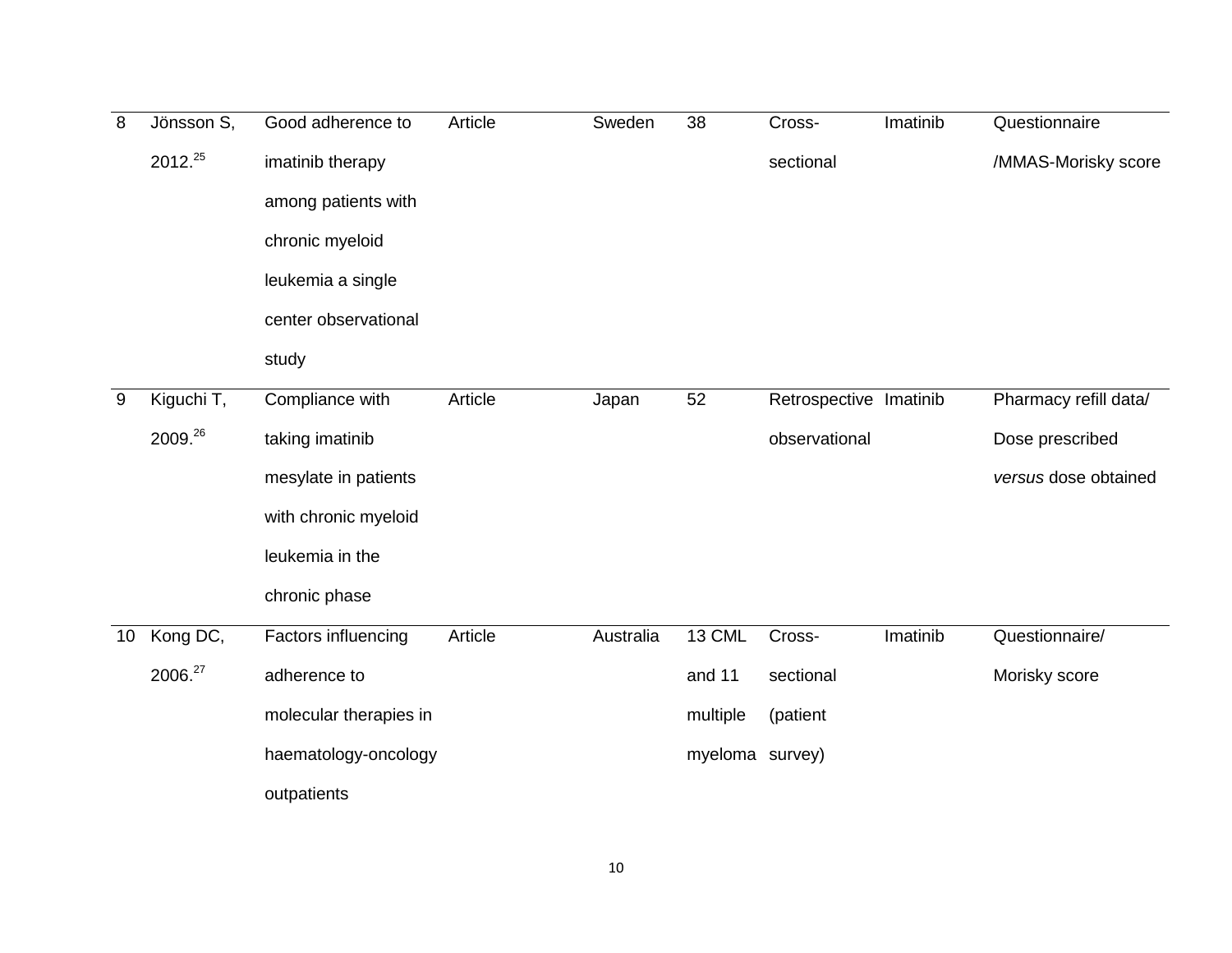| 11 | Marin D,         | Adherence is the              | Article | <b>UK</b> | 87  | Prospective               | Imatinib       | MEMS <sup>®</sup> / dose taken |
|----|------------------|-------------------------------|---------|-----------|-----|---------------------------|----------------|--------------------------------|
|    | 2010.15          | critical factor for           |         |           |     | clinical                  |                | versus dose                    |
|    |                  | achieving molecular           |         |           |     |                           |                | prescribed                     |
|    |                  | responses in patients         |         |           |     |                           |                |                                |
|    |                  | with chronic myeloid          |         |           |     |                           |                |                                |
|    |                  | leukemia who achieve          |         |           |     |                           |                |                                |
|    |                  | complete cytogenetic          |         |           |     |                           |                |                                |
|    |                  | responses on imatinib         |         |           |     |                           |                |                                |
| 12 | Moon $JH$ ,      | Patient counseling            | Article | Korea     | 114 | Cross-                    | Imatinib       | Prescription control/          |
|    | 2012.28          | program to improve            |         |           |     | sectional                 |                | Dose taken versus              |
|    |                  | the compliance to             |         |           |     |                           |                | dose should have               |
|    |                  | imatinib in chronic           |         |           |     |                           |                | been taken                     |
|    |                  | myeloid leukemia              |         |           |     |                           |                |                                |
|    |                  | patients                      |         |           |     |                           |                |                                |
| 13 | Muramatsu        | Excellent outcomes of Article |         | Japan     | 28  | Retrospective Imatinib or |                | Not specified                  |
|    | H, 2011. $^{29}$ | children with CML             |         |           |     | observational HSCT. One   |                |                                |
|    |                  | treated with imatinib         |         |           |     |                           | patient in the |                                |
|    |                  | mesylate compared to          |         |           |     |                           | imatinib       |                                |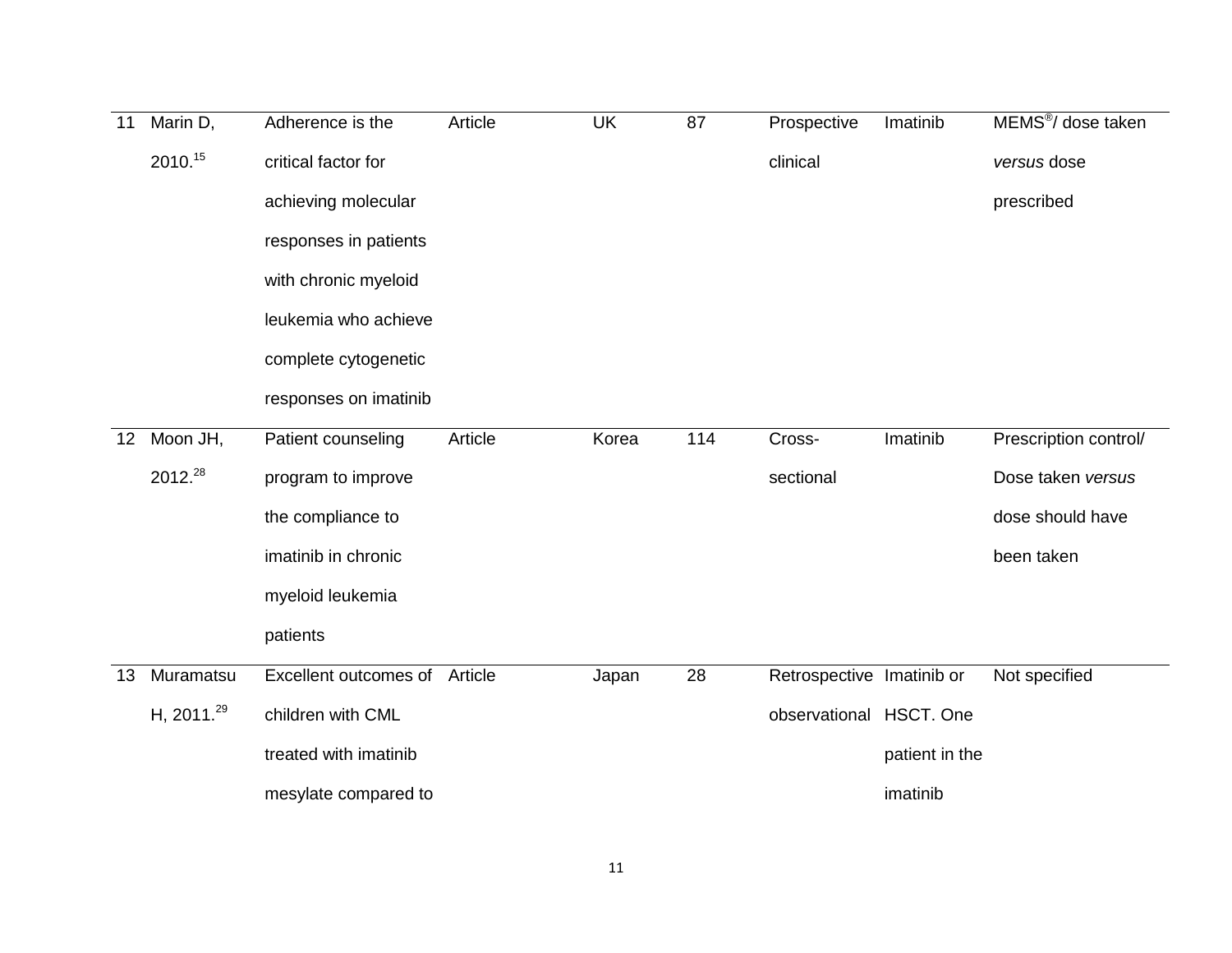|    |             | that in pre-imatinib era |         |         |           |               | group also        |                      |
|----|-------------|--------------------------|---------|---------|-----------|---------------|-------------------|----------------------|
|    |             |                          |         |         |           |               | received          |                      |
|    |             |                          |         |         |           |               | <b>HSCT</b> after |                      |
|    |             |                          |         |         |           |               | 4 months          |                      |
|    |             |                          |         |         |           |               | treatment         |                      |
|    |             |                          |         |         |           |               | with imatinib     |                      |
| 14 | Noens L,    | Prevalence,              | Article | Belgium | 169       | Prospective   | Imatinib          | Mixed/ BAAS (patient |
|    | 2009.14     | determinants, and        |         |         |           | observational |                   | and family member),  |
|    |             | outcomes of              |         |         |           |               |                   | VAS (patient, family |
|    |             | nonadherence to          |         |         |           |               |                   | member and           |
|    |             | imatinib therapy in      |         |         |           |               |                   | physician),          |
|    |             | patients with chronic    |         |         |           |               |                   | appointments kept,   |
|    |             | myeloid leukemia: the    |         |         |           |               |                   | pill count           |
|    |             | <b>ADAGIO</b> study      |         |         |           |               |                   |                      |
| 15 | Prejzner W, | Compliance during        | Article | Poland  | <b>NA</b> | Literature    | <b>Not</b>        | <b>NA</b>            |
|    | 2010.30     | therapy of patients      |         |         |           | review        | specified         |                      |
|    |             | with chronic myeloid     |         |         |           |               |                   |                      |
|    |             | leukemia                 |         |         |           |               |                   |                      |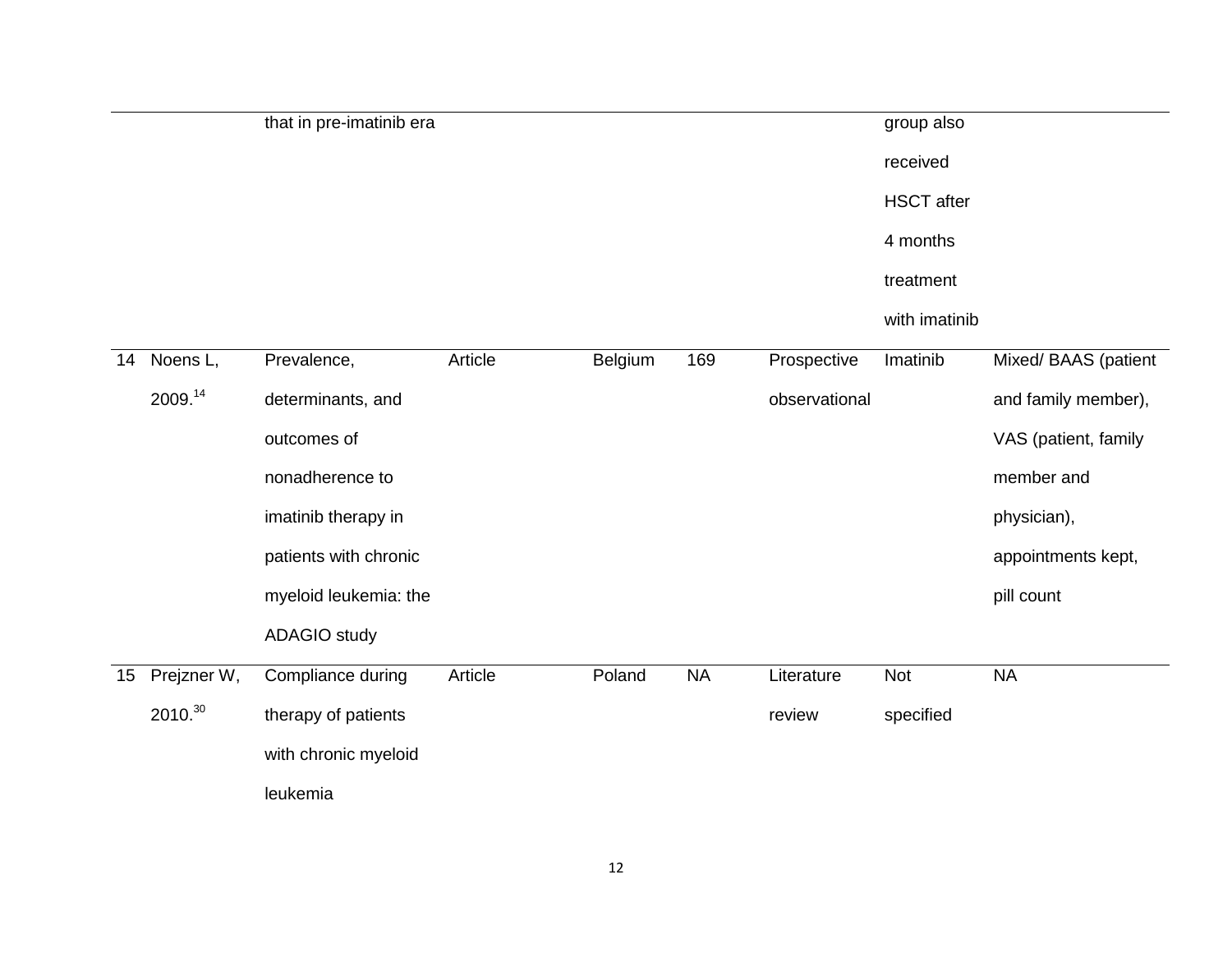| 16 | Wu EQ,              | Retrospective real-      | Article | <b>USA</b> | 521 | Retrospective Dasatinib or |               | Claims data/ PDC      |
|----|---------------------|--------------------------|---------|------------|-----|----------------------------|---------------|-----------------------|
|    | 2010. <sup>31</sup> | world comparison of      |         |            |     | claims                     | nilotinib as  |                       |
|    |                     | medical visits, costs,   |         |            |     |                            | second line   |                       |
|    |                     | and adherence            |         |            |     |                            | treatment     |                       |
|    |                     | between nilotinib and    |         |            |     |                            |               |                       |
|    |                     | dasatinib in chronic     |         |            |     |                            |               |                       |
|    |                     | myeloid leukemia         |         |            |     |                            |               |                       |
| 17 | Wu EQ,              | Healthcare resource      | Article | <b>USA</b> | 592 | Retrospective Imatinib     |               | Pharmacy refill data/ |
|    | 2010.32             | utilization and costs    |         |            |     | claims                     |               | <b>MPR</b>            |
|    |                     | associated with non-     |         |            |     |                            |               |                       |
|    |                     | adherence to imatinib    |         |            |     |                            |               |                       |
|    |                     | treatment in chronic     |         |            |     |                            |               |                       |
|    |                     | myeloid leukemia         |         |            |     |                            |               |                       |
|    |                     | patients                 |         |            |     |                            |               |                       |
| 18 | Yood MU,            | Adherence to             | Article | <b>USA</b> | 250 | Retrospective Dasatinib    |               | Claims data/ MPR      |
|    | 2012.33             | treatment with           |         |            |     | claims                     | and nilotinib |                       |
|    |                     | second-line therapies,   |         |            |     |                            |               |                       |
|    |                     | dasatinib and nilotinib, |         |            |     |                            |               |                       |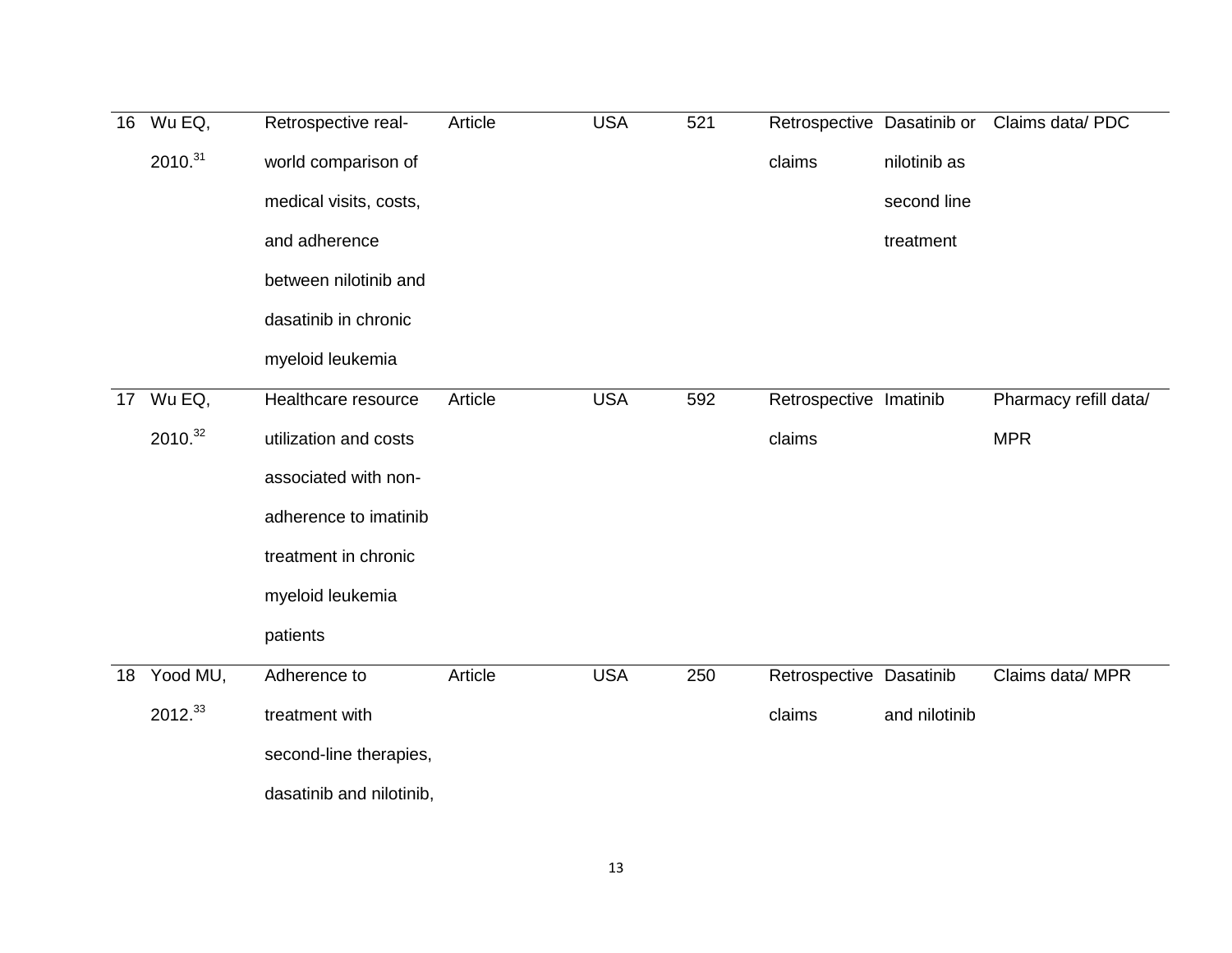|    |                     | in patients with       |          |               |     |                        |            |                            |
|----|---------------------|------------------------|----------|---------------|-----|------------------------|------------|----------------------------|
|    |                     | chronic myeloid        |          |               |     |                        |            |                            |
|    |                     | leukemia (CML)         |          |               |     |                        |            |                            |
| 19 | Yoshida C,          | Adherence to the       | Article  | Japan         | 38  | Retrospective Imatinib |            | <b>Blood sampling/Dose</b> |
|    | 2011. <sup>35</sup> | standard dose of       |          |               |     | observational          |            | of imatinib taken          |
|    |                     | imatinib, rather than  |          |               |     | (and cross-            |            |                            |
|    |                     | dose adjustment        |          |               |     | sectional)             |            |                            |
|    |                     | based on its plasma    |          |               |     |                        |            |                            |
|    |                     | concentration, is      |          |               |     |                        |            |                            |
|    |                     | critical to achieve a  |          |               |     |                        |            |                            |
|    |                     | deep molecular         |          |               |     |                        |            |                            |
|    |                     | response in patients   |          |               |     |                        |            |                            |
|    |                     | with chronic myeloid   |          |               |     |                        |            |                            |
|    |                     | leukemia               |          |               |     |                        |            |                            |
| 20 | Almeida MH,         | High adherence to      | Abstract | <b>Brazil</b> | 122 | Prospective            | Imatinib,  | <b>MPR</b>                 |
|    | 2010.36             | tyrosine kinase        |          |               |     | observational          | nilotinib, |                            |
|    |                     | inhibitors seems to be |          |               |     |                        | dasatinib  |                            |
|    |                     | related to best        |          |               |     |                        | and        |                            |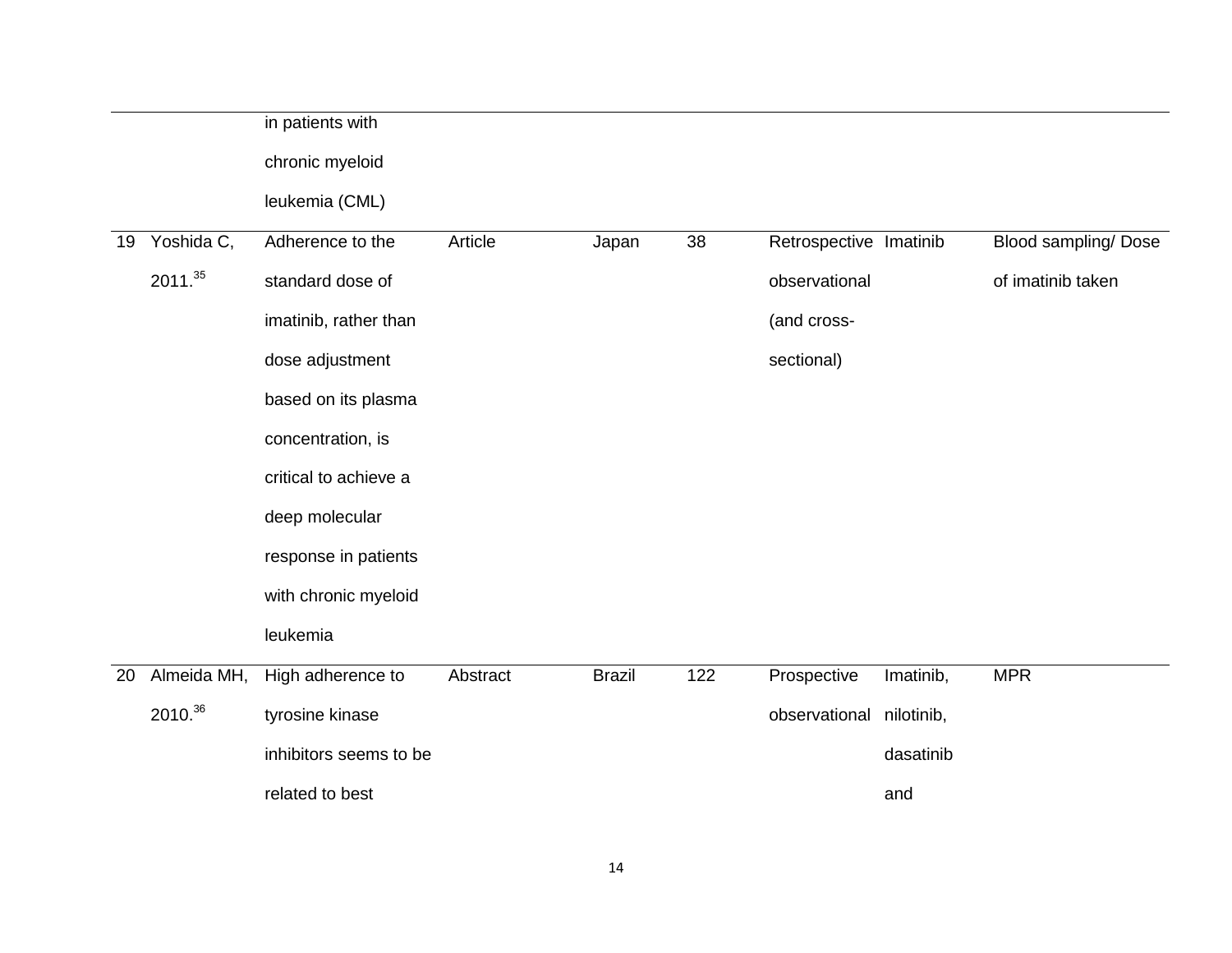|    |                     | cytogenetic response           |          |               |     |                         | bosutinib     |            |
|----|---------------------|--------------------------------|----------|---------------|-----|-------------------------|---------------|------------|
|    |                     | in the Hasford lower           |          |               |     |                         |               |            |
|    |                     | risk group in chronic          |          |               |     |                         |               |            |
|    |                     | myeloid leukemia               |          |               |     |                         |               |            |
| 21 | Almeida MH,         | Adherence to tyrosine Abstract |          | <b>Brazil</b> | 131 | Retrospective Imatinib, |               | <b>MPR</b> |
|    | 2010.38             | kinase inhibitors (TKI)        |          |               |     | observational dasatinib |               |            |
|    |                     | in chronic myeloid             |          |               |     |                         | and nilotinib |            |
|    |                     | leukemia (CML)                 |          |               |     |                         |               |            |
|    |                     | seems to be related to         |          |               |     |                         |               |            |
|    |                     | duration of treatment          |          |               |     |                         |               |            |
|    |                     | and type of TKI                |          |               |     |                         |               |            |
| 22 | Almeida MH,         | Higher adherence               | Abstract | <b>Brazil</b> | 86  | Prospective             | Imatinib      | <b>MPR</b> |
|    | 2011. <sup>37</sup> | related to complete            |          |               |     | observational           |               |            |
|    |                     | molecular response             |          |               |     |                         |               |            |
|    |                     | (CMR) in chronic               |          |               |     |                         |               |            |
|    |                     | myeloid leukemia               |          |               |     |                         |               |            |
|    |                     | patients using imatinib        |          |               |     |                         |               |            |
|    |                     | mesilate                       |          |               |     |                         |               |            |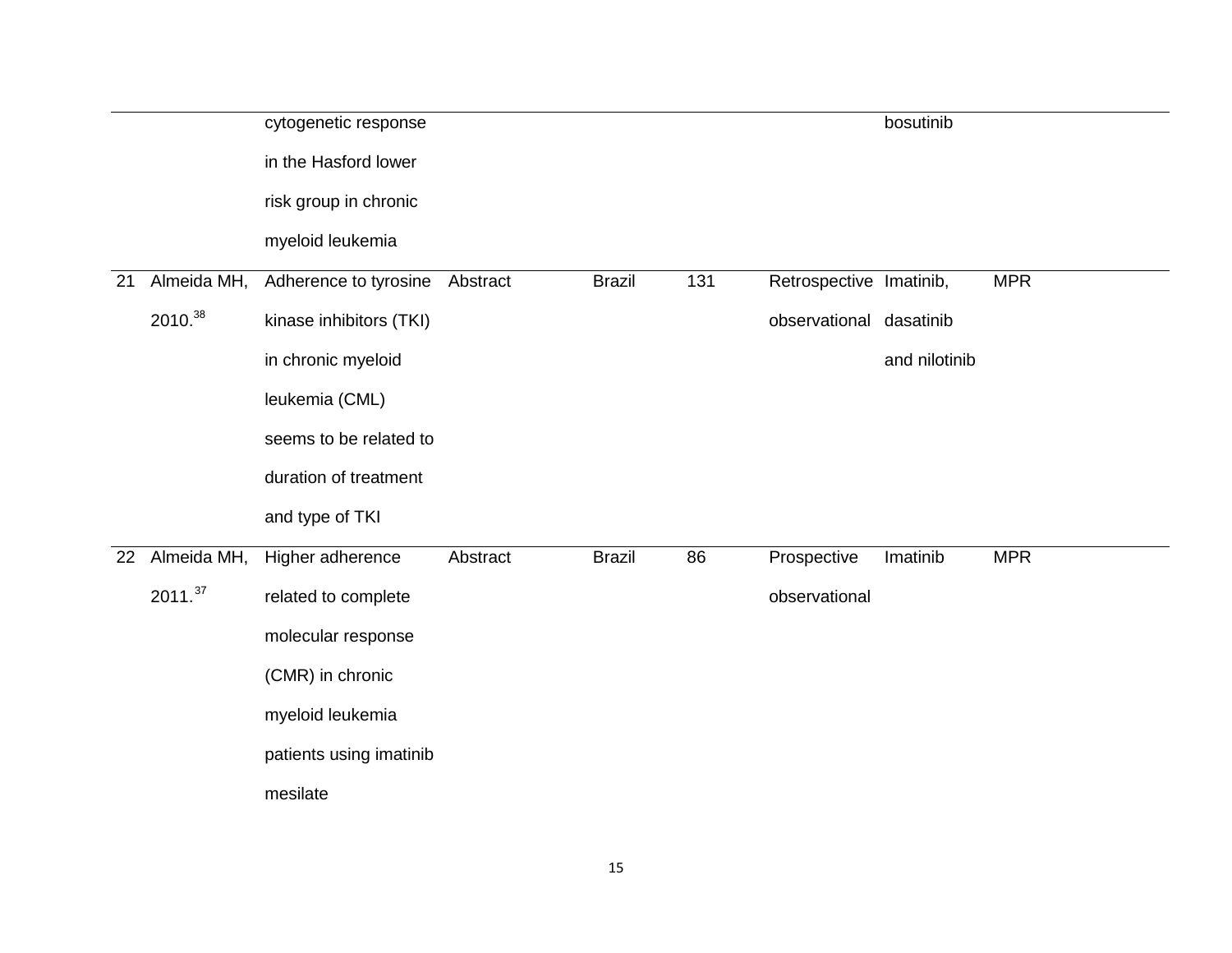| 23 | Daouphars       | Adherence               | Abstract | France        | 64  | Cross-                 | Imatinib,     | SRA, MPR                 |
|----|-----------------|-------------------------|----------|---------------|-----|------------------------|---------------|--------------------------|
|    | M, $2011.^{39}$ | assessment in chronic   |          |               |     | sectional              | dasatinib     |                          |
|    |                 | myeloid leukemia        |          |               |     |                        | and nilotinib |                          |
|    |                 | patients treated by     |          |               |     |                        |               |                          |
|    |                 | tyrosine kinase         |          |               |     |                        |               |                          |
|    |                 | inhibitors              |          |               |     |                        |               |                          |
| 24 | Doti CA,        | Adherence to imatinib   | Abstract | Argentina     | 24  | Prospective            | Imatinib      | Patient log, pill count, |
|    | 2008.40         | mesylate treatment: 2   |          |               |     | clinical (case-        |               | dose prescribed          |
|    |                 | years follow-up         |          |               |     | control)               |               | versus dose taken        |
| 25 | Fogliatto L,    | Impact of comorbidity   | Abstract | <b>Brazil</b> | 185 | Retrospective Imatinib |               | More than 20 days        |
|    | 2010.41         | in event-free survival, |          |               |     | observational          |               | treatment suspension     |
|    |                 | toxicity and adherence  |          |               |     |                        |               |                          |
|    |                 | to treatment In chronic |          |               |     |                        |               |                          |
|    |                 | myeloid leukemia        |          |               |     |                        |               |                          |
|    |                 | patients treated with   |          |               |     |                        |               |                          |
|    |                 | imatinib                |          |               |     |                        |               |                          |
| 26 | Funke VAM,      | Impact of non-          | Abstract | <b>Brazil</b> | 386 | Retrospective Imatinib |               | <b>MPR</b>               |
|    | 2011.42         | adherence to imatinib   |          |               |     | observational          |               |                          |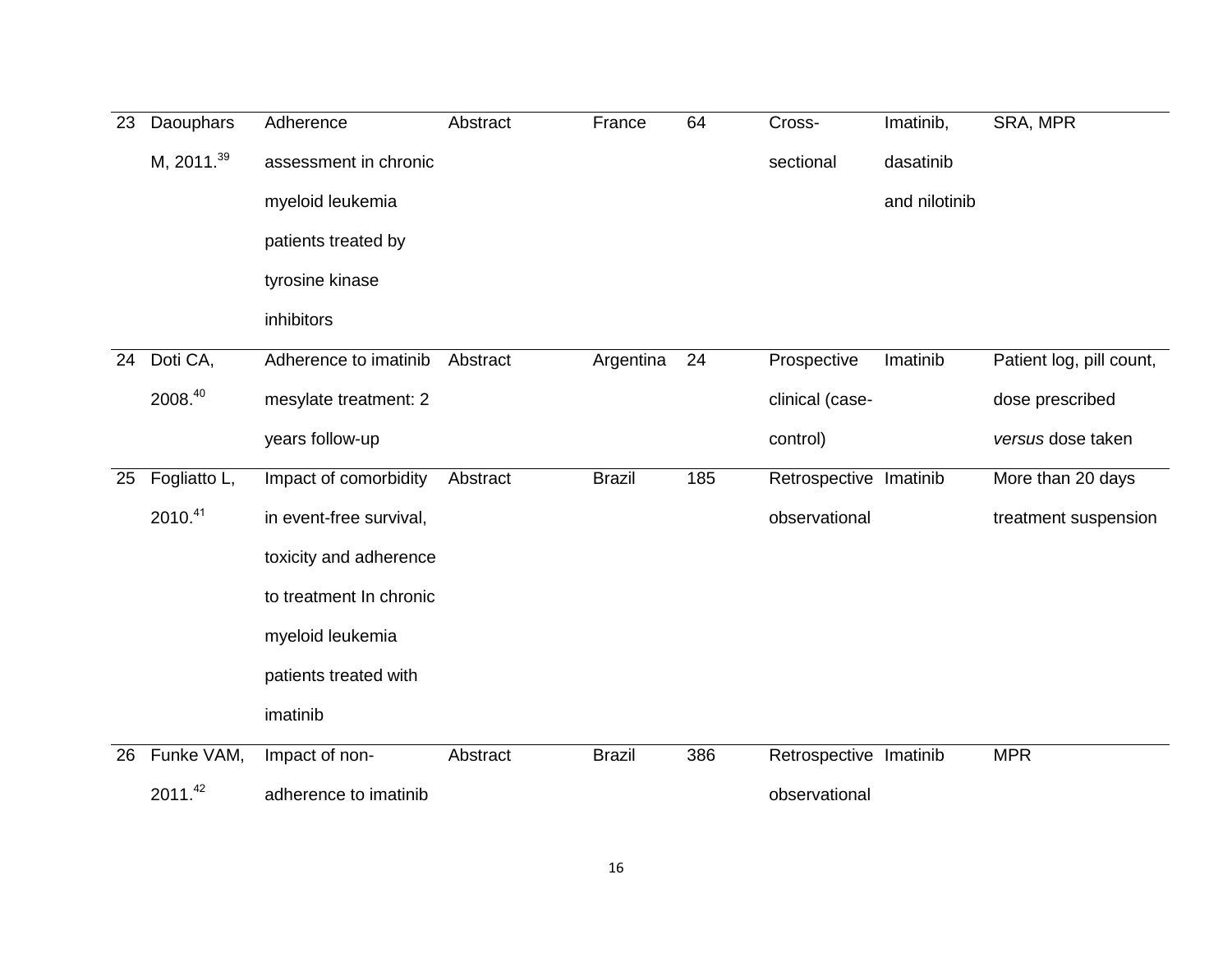| survival as 1 <sup>st</sup><br>treatment for chronic<br>myeloid leukemia in<br>Brazil: 2 years follow<br>up<br>Gupta M,<br><b>USA</b><br>303<br>Imatinib,<br>Questionnaire<br>Association between<br>Abstract<br>Cross-<br>27<br>2011.43<br>treatment restrictions,<br>sectional<br>dasatinib<br>and nilotinib<br>patient-reported<br>treatment burden and<br>adherence to tyrosine-<br>kinase inhibitor<br>therapy among<br>chronic myeloid<br>leukemia patients in<br>the United States and<br>Europe |  | on progression-free |  |  |  |
|---------------------------------------------------------------------------------------------------------------------------------------------------------------------------------------------------------------------------------------------------------------------------------------------------------------------------------------------------------------------------------------------------------------------------------------------------------------------------------------------------------|--|---------------------|--|--|--|
|                                                                                                                                                                                                                                                                                                                                                                                                                                                                                                         |  |                     |  |  |  |
|                                                                                                                                                                                                                                                                                                                                                                                                                                                                                                         |  |                     |  |  |  |
|                                                                                                                                                                                                                                                                                                                                                                                                                                                                                                         |  |                     |  |  |  |
|                                                                                                                                                                                                                                                                                                                                                                                                                                                                                                         |  |                     |  |  |  |
|                                                                                                                                                                                                                                                                                                                                                                                                                                                                                                         |  |                     |  |  |  |
|                                                                                                                                                                                                                                                                                                                                                                                                                                                                                                         |  |                     |  |  |  |
|                                                                                                                                                                                                                                                                                                                                                                                                                                                                                                         |  |                     |  |  |  |
|                                                                                                                                                                                                                                                                                                                                                                                                                                                                                                         |  |                     |  |  |  |
|                                                                                                                                                                                                                                                                                                                                                                                                                                                                                                         |  |                     |  |  |  |
|                                                                                                                                                                                                                                                                                                                                                                                                                                                                                                         |  |                     |  |  |  |
|                                                                                                                                                                                                                                                                                                                                                                                                                                                                                                         |  |                     |  |  |  |
|                                                                                                                                                                                                                                                                                                                                                                                                                                                                                                         |  |                     |  |  |  |
|                                                                                                                                                                                                                                                                                                                                                                                                                                                                                                         |  |                     |  |  |  |
|                                                                                                                                                                                                                                                                                                                                                                                                                                                                                                         |  |                     |  |  |  |
|                                                                                                                                                                                                                                                                                                                                                                                                                                                                                                         |  |                     |  |  |  |
|                                                                                                                                                                                                                                                                                                                                                                                                                                                                                                         |  |                     |  |  |  |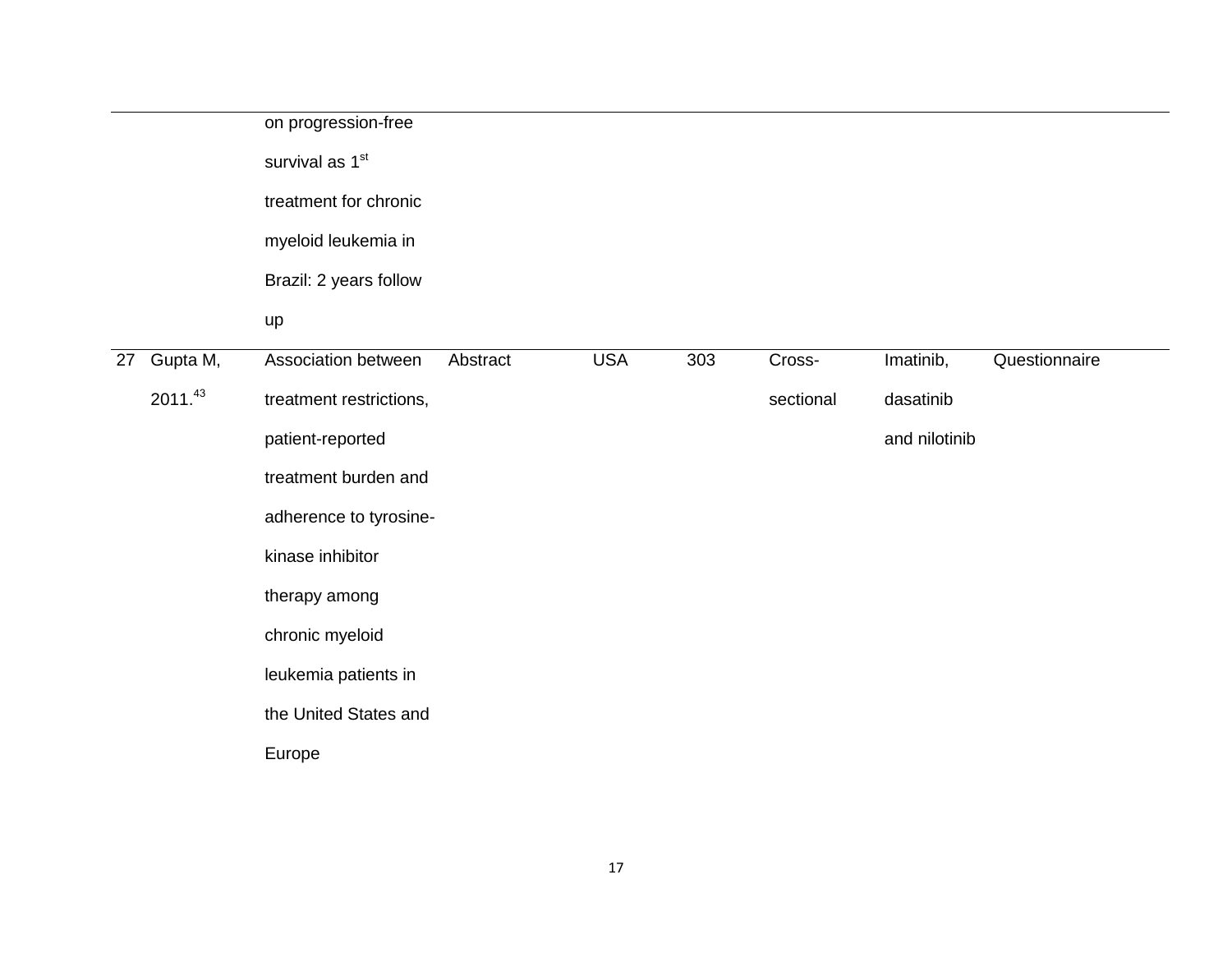| 28 | Guilhot F,  | A global retrospective  | Abstract | Brazil,    | 1155 | Retrospective Not       |               | Not specified          |
|----|-------------|-------------------------|----------|------------|------|-------------------------|---------------|------------------------|
|    | 2010.44     | and physician-based     |          | France,    |      | observational specified |               |                        |
|    |             | analysis of adherence   |          | Italy,     |      |                         |               |                        |
|    |             | to tyrosine kinase      |          | Spain and  |      |                         |               |                        |
|    |             | inhibitor (TKI)         |          | Russia     |      |                         |               |                        |
|    |             | therapies for chronic   |          |            |      |                         |               |                        |
|    |             | myeloid leukemia        |          |            |      |                         |               |                        |
|    |             | (CML)                   |          |            |      |                         |               |                        |
| 29 | Hirji I,    | Treatment adherence     | Abstract | <b>USA</b> | 545  | Retrospective Imatinib, |               | <b>MPR</b>             |
|    | 2011.45     | and resources use       |          |            |      | claims data             | dasatinib     |                        |
|    |             | costs in chronic        |          |            |      |                         | and nilotinib |                        |
|    |             | myeloid leukemia        |          |            |      |                         |               |                        |
| 30 | Johnson CN, | Disease knowledge in    | Abstract | <b>USA</b> | 39   | Cross-                  | Majority on   | Questionnaire (patient |
|    | 2010.46     | chronic myeloid         |          |            |      | sectional               | <b>TKI</b>    | and physician)         |
|    |             | leukemia (CML)          |          |            |      | (patient                |               |                        |
|    |             | patients as a predictor |          |            |      | survey)                 |               |                        |
|    |             | of compliance to        |          |            |      |                         |               |                        |
|    |             | treatment               |          |            |      |                         |               |                        |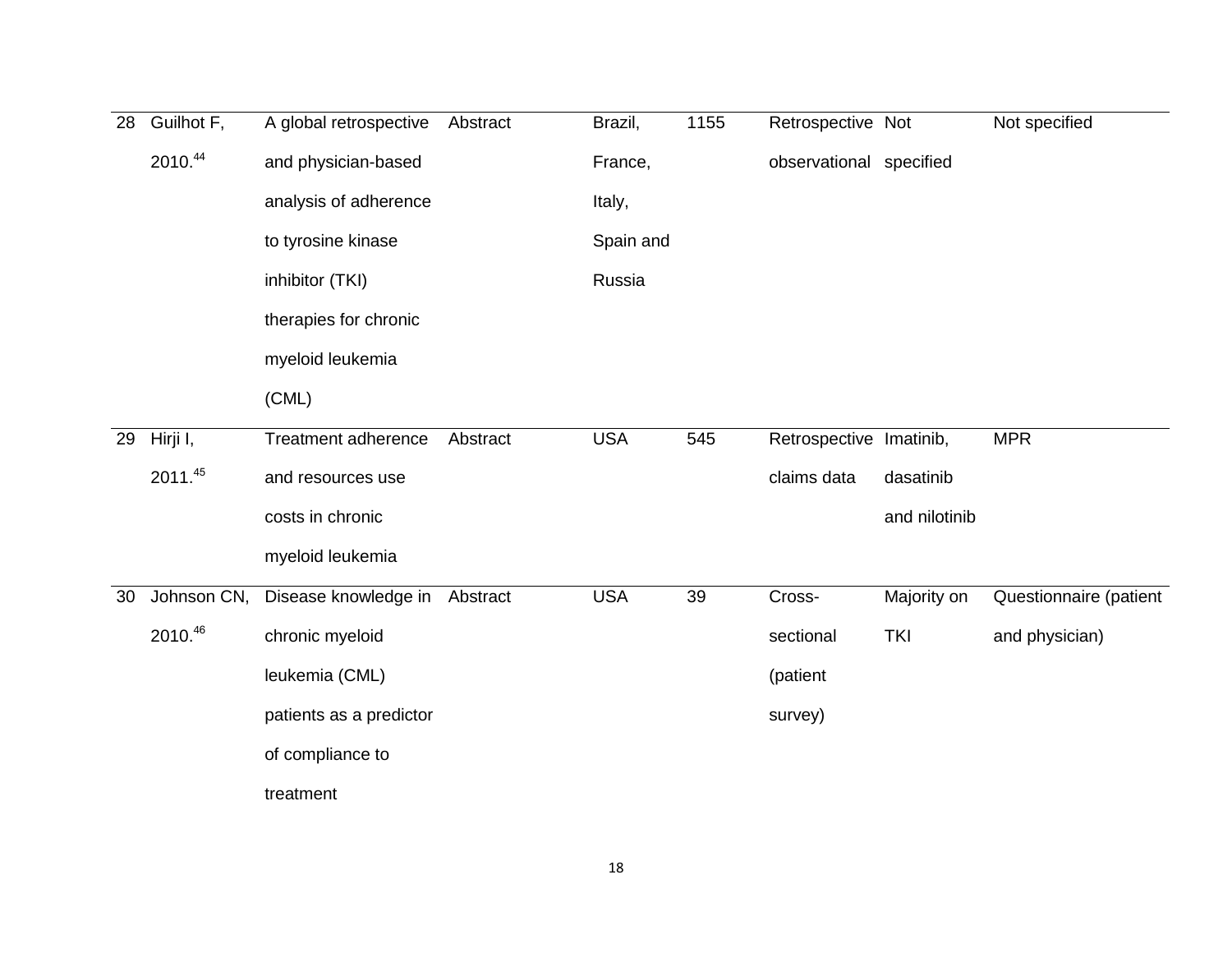| $\overline{31}$ | Koren-       | Imatinib trough        | Abstract | Israel     | 166 | Prospective            | Imatinib | Diary logs       |
|-----------------|--------------|------------------------|----------|------------|-----|------------------------|----------|------------------|
|                 | Michowitz M, | plasma levels in       |          |            |     | clinical               |          |                  |
|                 | 2010.47      | Philadelphia positive  |          |            |     |                        |          |                  |
|                 |              | chronic myeloid        |          |            |     |                        |          |                  |
|                 |              | leukemia (CML)         |          |            |     |                        |          |                  |
|                 |              | patients: results of a |          |            |     |                        |          |                  |
|                 |              | multicenter study      |          |            |     |                        |          |                  |
| 32              | Kutsev S,    | The role of imatinib   | Abstract | Russia     | 442 | Cross-                 | Imatinib | Blood level test |
|                 | 2010.48      | plasma level test in   |          |            |     | sectional              |          |                  |
|                 |              | evaluation of the      |          |            |     |                        |          |                  |
|                 |              | nonadherence to        |          |            |     |                        |          |                  |
|                 |              | therapy in chronic     |          |            |     |                        |          |                  |
|                 |              | myelogenous            |          |            |     |                        |          |                  |
|                 |              | leukemia patients      |          |            |     |                        |          |                  |
| 33              | Lee $S$ ,    | Imatinib mesylate      | Abstract | <b>USA</b> | 19  | Retrospective Imatinib |          | Chart review and |
|                 | 2009.49      | plasma levels predict  |          |            |     | observational          |          | patient history  |
|                 |              | compliance in patients |          |            |     |                        |          |                  |
|                 |              | with chronic           |          |            |     |                        |          |                  |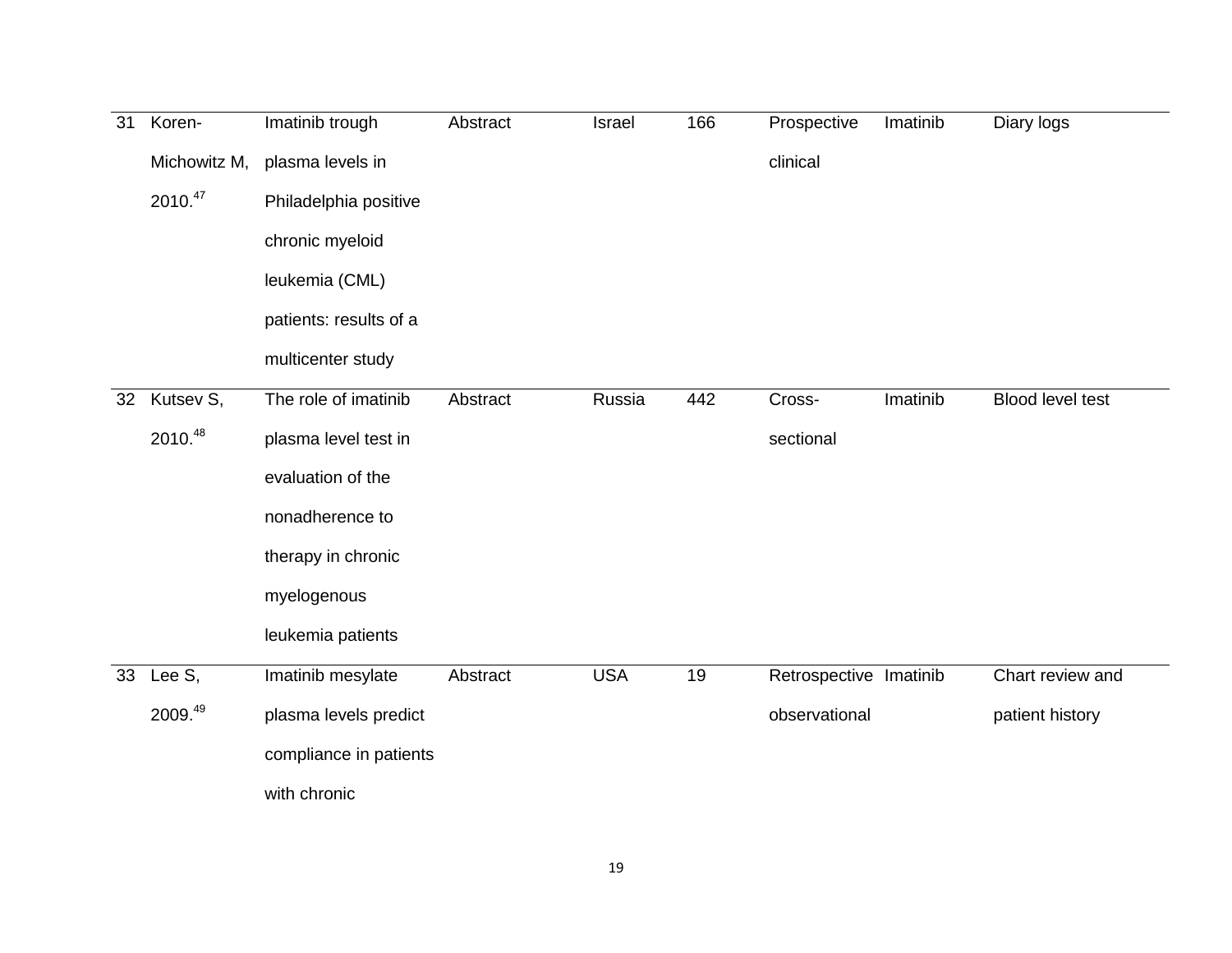|    |                        | myelogenous                      |          |       |                 |             |               |                      |
|----|------------------------|----------------------------------|----------|-------|-----------------|-------------|---------------|----------------------|
|    |                        | leukemia                         |          |       |                 |             |               |                      |
| 34 | Palandri <sub>F,</sub> | The combination of               | Abstract | Italy | 495             | Prospective | Imatinib or   | % of patients        |
|    | 2009.50                | interferon-alpha with            |          |       |                 | clinical    | imatinib plus | receiving standard   |
|    |                        | imatinib in early                |          |       |                 |             | interferon-   | dose                 |
|    |                        | chronic phase chronic            |          |       |                 |             | alpha         |                      |
|    |                        | myeloid leukemia                 |          |       |                 |             |               |                      |
|    |                        | patients induces a               |          |       |                 |             |               |                      |
|    |                        | significant                      |          |       |                 |             |               |                      |
|    |                        | improvement of the               |          |       |                 |             |               |                      |
|    |                        | molecular responses              |          |       |                 |             |               |                      |
|    |                        | in the first 2 years of          |          |       |                 |             |               |                      |
|    |                        | treatment: Results               |          |       |                 |             |               |                      |
|    |                        | from 3 studies from              |          |       |                 |             |               |                      |
|    |                        | the GIMEMA CML                   |          |       |                 |             |               |                      |
|    |                        | working party                    |          |       |                 |             |               |                      |
| 35 | Rosti G,               | High and early rates of Abstract |          | Italy | $\overline{73}$ | Prospective | Nilotinib     | Average daily dose   |
|    | 2008.51                | cytogenetic and                  |          |       |                 | clinical    |               | versus intended dose |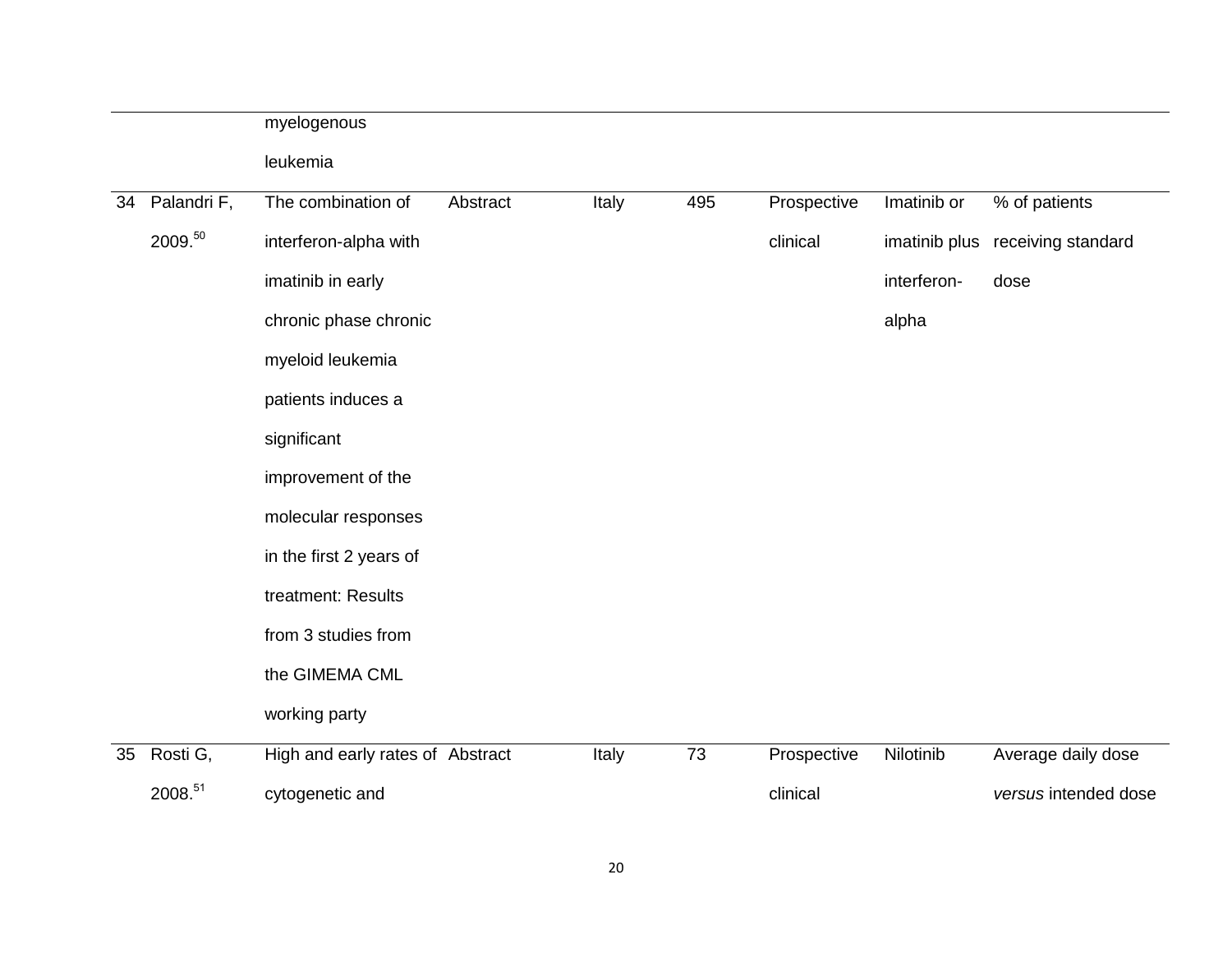|    |                        | molecular response     |          |            |     |                        |            |
|----|------------------------|------------------------|----------|------------|-----|------------------------|------------|
|    |                        | with nilotinib 800 mg  |          |            |     |                        |            |
|    |                        | daily as first line    |          |            |     |                        |            |
|    |                        | treatment of Ph-       |          |            |     |                        |            |
|    |                        | positive chronic       |          |            |     |                        |            |
|    |                        | myeloid leukemia in    |          |            |     |                        |            |
|    |                        | chronic phase: results |          |            |     |                        |            |
|    |                        | of a phase II trial of |          |            |     |                        |            |
|    |                        | the GIMEMA CML         |          |            |     |                        |            |
|    |                        | working party          |          |            |     |                        |            |
| 36 | <b>St Charles</b>      | Predictors of          | Abstract | <b>USA</b> | 430 | Retrospective Imatinib | <b>MPR</b> |
|    | M, 2009. <sup>52</sup> | treatment non-         |          |            |     | claims                 |            |
|    |                        | adherence in patients  |          |            |     |                        |            |
|    |                        | treated with imatinib  |          |            |     |                        |            |
|    |                        | mesylate for chronic   |          |            |     |                        |            |
|    |                        | myeloid leukemia       |          |            |     |                        |            |
| 37 | Wu EQ,                 | Impact of pleural      | Abstract | <b>USA</b> | 186 | Retrospective Any TKI  | <b>PDC</b> |
|    | 2011.53                | effusion (PE) on       |          |            |     | claims                 |            |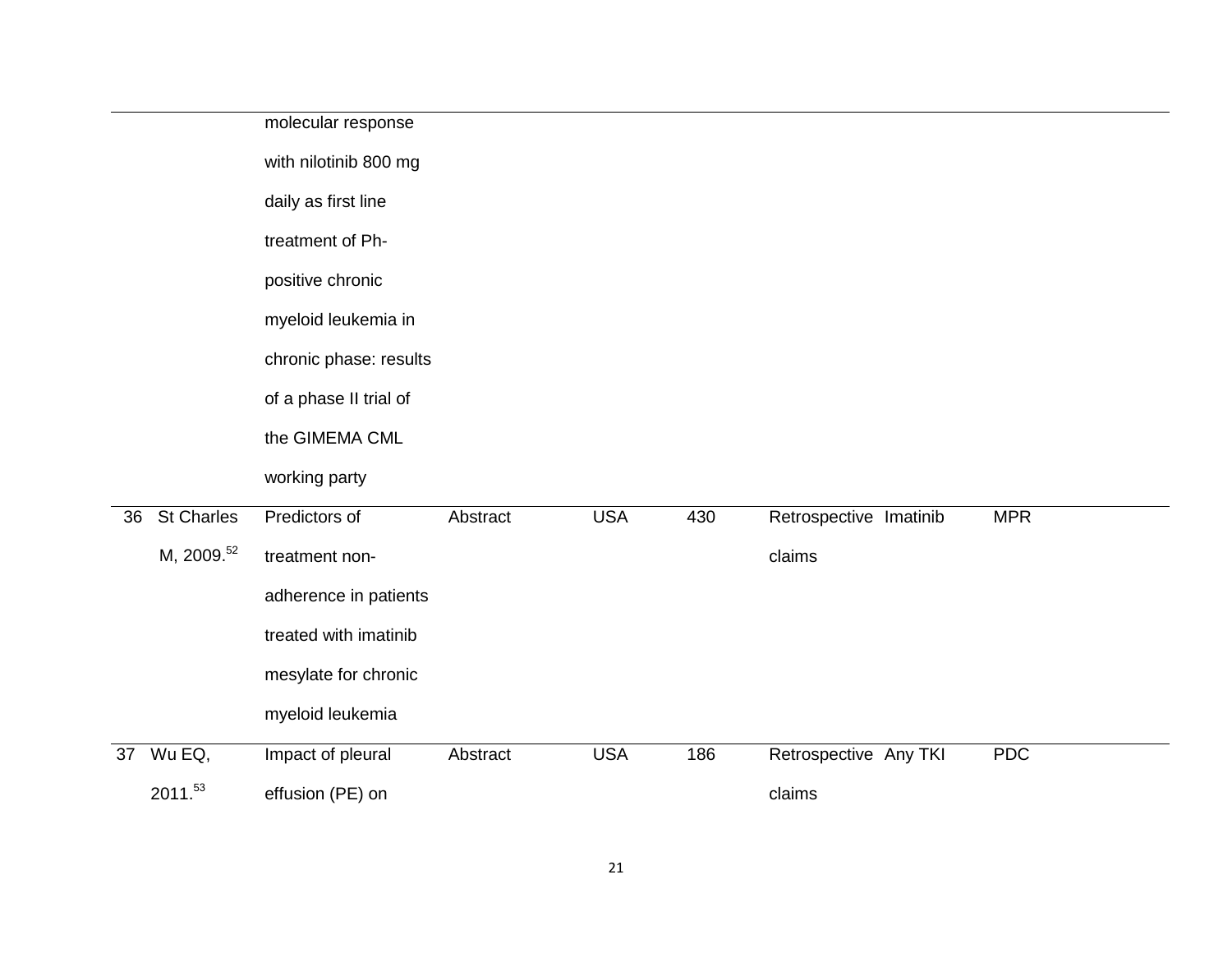|    |          | treatment adherence,  |          |            |      |                        |          |                   |
|----|----------|-----------------------|----------|------------|------|------------------------|----------|-------------------|
|    |          | discontinuation,      |          |            |      |                        |          |                   |
|    |          | switching, and dose   |          |            |      |                        |          |                   |
|    |          | modification in       |          |            |      |                        |          |                   |
|    |          | patients with chronic |          |            |      |                        |          |                   |
|    |          | myelogenous           |          |            |      |                        |          |                   |
|    |          | leukemia (CML)        |          |            |      |                        |          |                   |
| 38 | Wu S,    | What doctors don't    | Abstract | Australia  | 16   | Cross-                 | Imatinib | Questionnaire     |
|    | 2011.54  | know about            |          |            |      | sectional              |          |                   |
|    |          | adherence: a          |          |            |      |                        |          |                   |
|    |          | qualitative study of  |          |            |      |                        |          |                   |
|    |          | adherence to imatinib |          |            |      |                        |          |                   |
|    |          | amongst patients with |          |            |      |                        |          |                   |
|    |          | chronic myeloid       |          |            |      |                        |          |                   |
|    |          | leukemia              |          |            |      |                        |          |                   |
| 39 | Yood MU, | Adherence to          | Abstract | <b>USA</b> | 2064 | Retrospective Imatinib |          | MPR and treatment |
|    | 2010.34  | treatment in patients |          |            |      | claims                 |          | interruptions     |
|    |          | with chronic          |          |            |      |                        |          |                   |